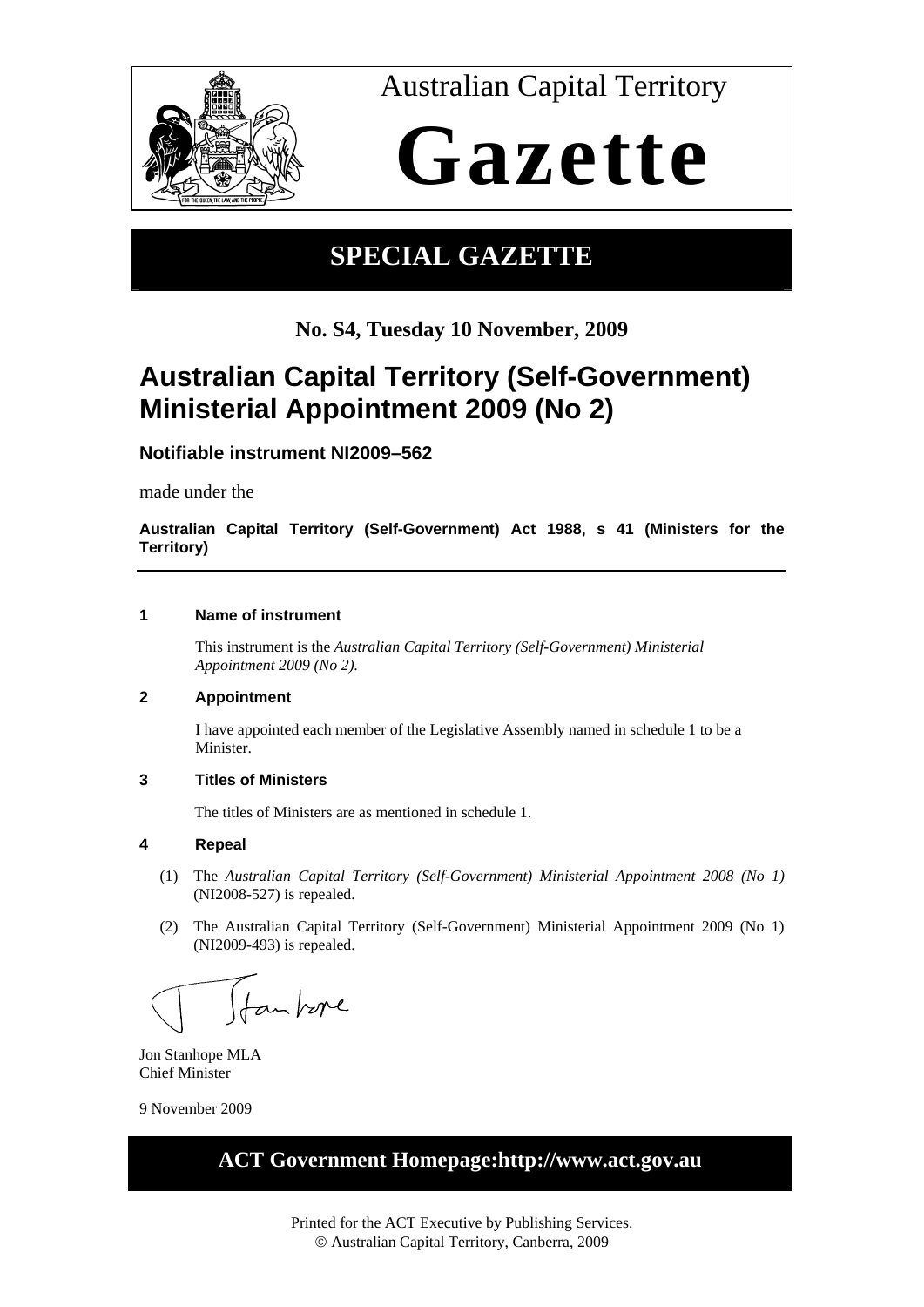### **Schedule 1 Ministers and Ministerial titles**

| <b>Name of Minister</b> | <b>Ministerial title</b>                                             |
|-------------------------|----------------------------------------------------------------------|
| Jon Stanhope            | <b>Chief Minister</b>                                                |
|                         | <b>Minister for Transport</b>                                        |
|                         | Minister for Territory and Municipal Services                        |
|                         | Minister for Business and Economic Development                       |
|                         | Minister for Aboriginal and Torres Strait<br><b>Islander Affairs</b> |
|                         | Minister for the Arts and Heritage                                   |
| Katy Gallagher          | Deputy Chief Minister                                                |
|                         | Treasurer                                                            |
|                         | Minister for Health                                                  |
|                         | <b>Minister for Industrial Relations</b>                             |
| Simon Corbell           | Attorney-General                                                     |
|                         | Minister for the Environment, Climate Change<br>and Water            |
|                         | Minister for Energy                                                  |
|                         | Minister for Police and Emergency Services                           |
| <b>Andrew Barr</b>      | Minister for Education and Training                                  |
|                         | Minister for Planning                                                |
|                         | Minister for Tourism, Sport and Recreation                           |
|                         | Minister for Gaming and Racing                                       |
| <b>Joy Burch</b>        | Minister for Disability, Housing and<br><b>Community Services</b>    |
|                         | Minister for Ageing                                                  |
|                         | <b>Minister for Multicultural Affairs</b>                            |
|                         | Minister for Women                                                   |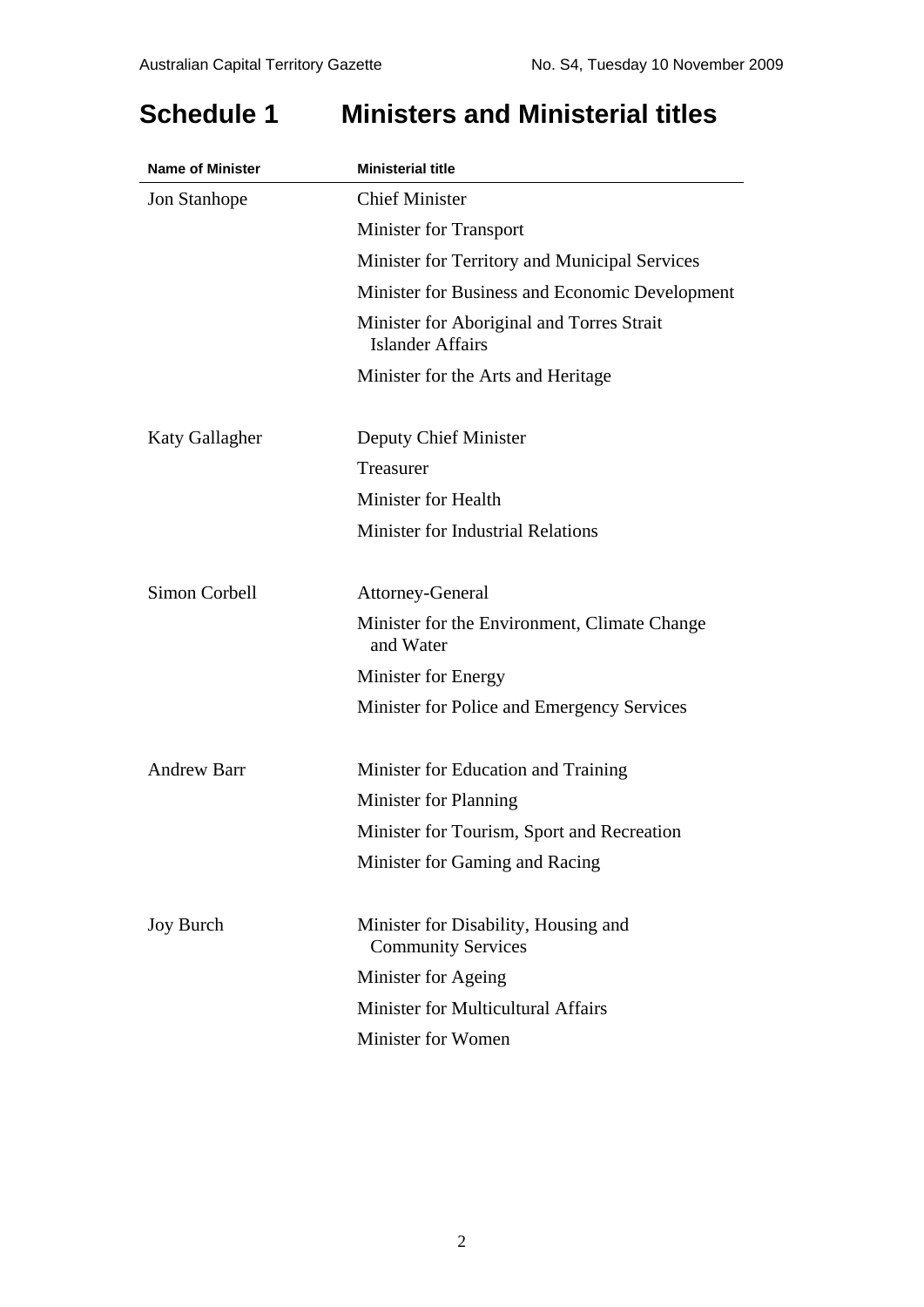

# **Administrative Arrangements 2009 (No 2)**

**Notifiable instrument NI2009-561** 

I make the following administrative arrangements under the *Australian Capital Territory (Self-Government) Act 1988* (Cwlth) and the *Public Sector Management Act 1994*.

Dated 9 November 2009.

T Jankre  $\begin{pmatrix} 1 & 1 \\ 1 & 1 \end{pmatrix}$ 

JON STANHOPE Chief Minister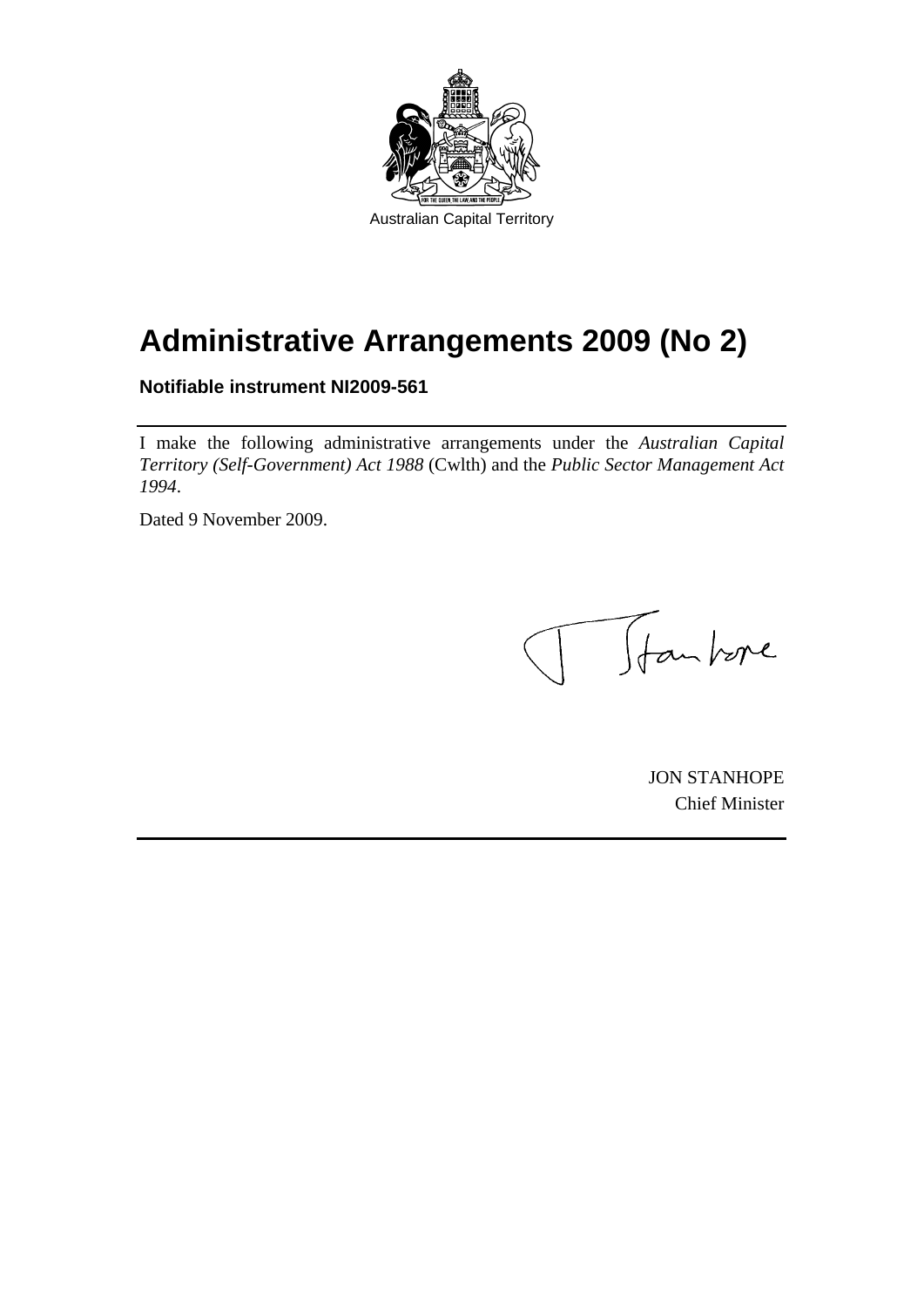

Australian Capital Territory

# **Administrative Arrangements 2009 (No 2)**

**Notifiable instrument NI2009-561** 

made under the

**Australian Capital Territory (Self-Government) Act 1988 (Cwlth) and the Public Sector Management Act 1994** 

### **Contents**

|   |                                                          | Page |
|---|----------------------------------------------------------|------|
| 1 | Name of arrangements                                     |      |
| 2 | Commencement                                             |      |
| 3 | Definitions                                              |      |
| 4 | Ministers-matters allocated                              |      |
| 5 | Ministers-authority to act for one another               | 2    |
| 6 | Administrative units-constitution and control            | 2    |
|   | Administrative units—Ministers responsible and functions | 2    |
| 8 | Repeal                                                   | 3    |
|   |                                                          |      |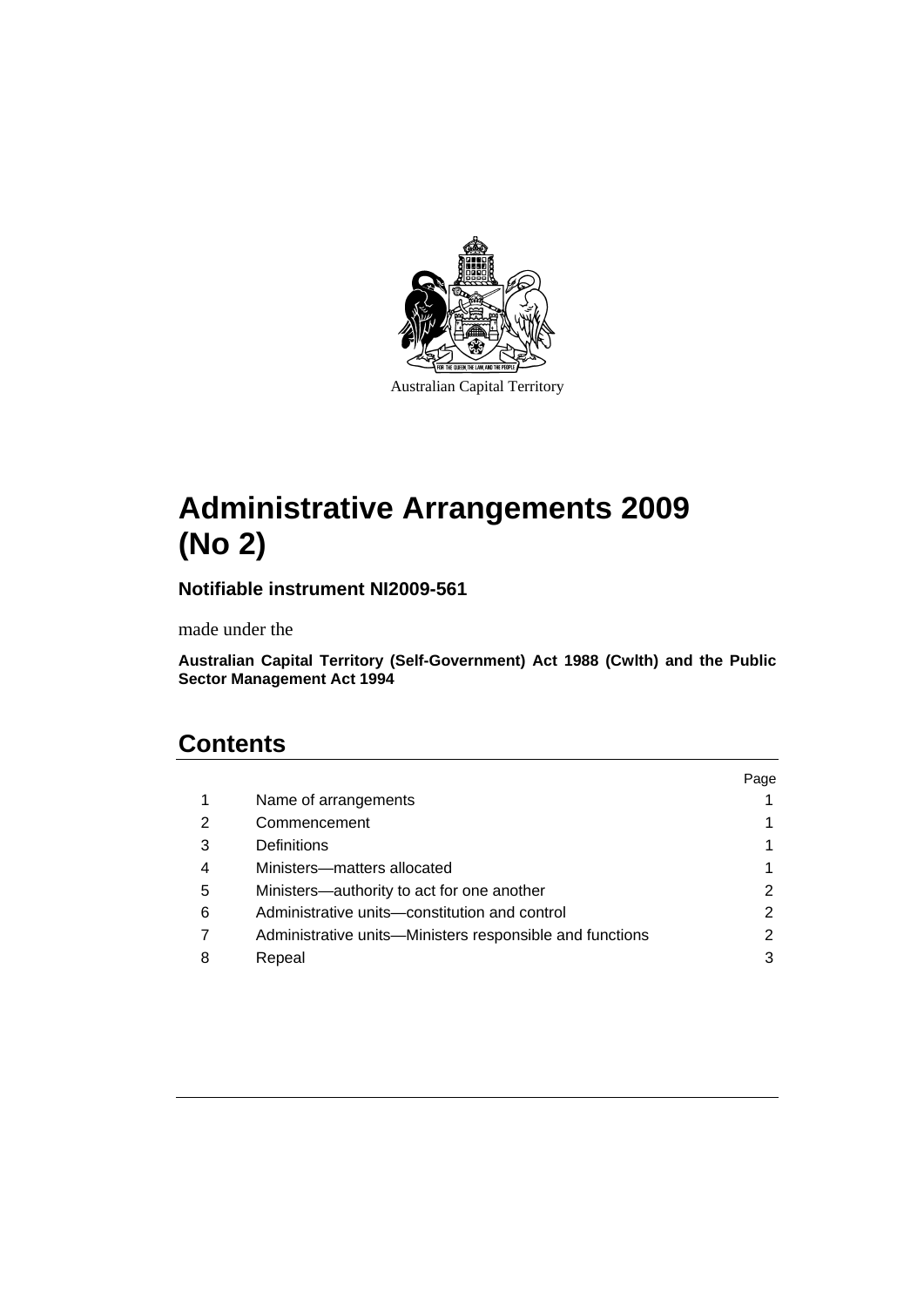#### **Contents**

|                                                                           | Page            |
|---------------------------------------------------------------------------|-----------------|
| <b>Ministers, administrative units and functions</b>                      | 4               |
| <b>Enactments</b>                                                         | 12 <sup>2</sup> |
| <b>Chief Minister's Department</b>                                        | 12              |
| Department of the Environment, Climate Change,<br><b>Energy and Water</b> | 14              |
| <b>Department of Treasury</b>                                             | 15              |
| Department of Justice and Community Safety                                | 17              |
| Department of Education and Training                                      | 23              |
| Department of Disability, Housing and Community<br><b>Services</b>        | 24              |
| <b>ACT Health</b>                                                         | 25              |
| <b>Department of Territory and Municipal Services</b>                     | 26              |
| <b>ACT Planning and Land Authority</b>                                    | 28              |
|                                                                           |                 |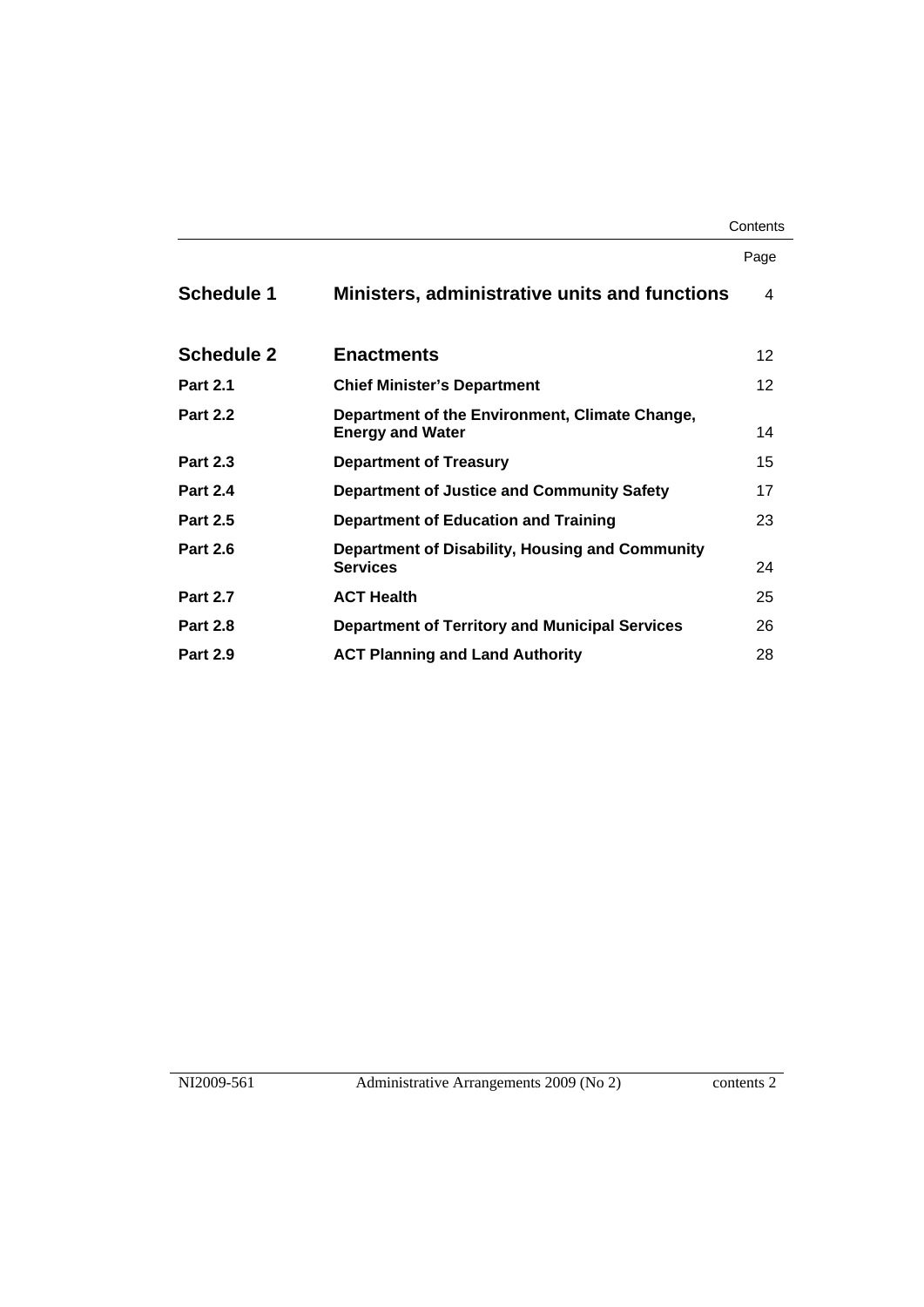#### **1 Name of arrangements**

These arrangements are the *Administrative Arrangements 2009 (No 2)*.

#### **2 Commencement**

These arrangements commence on the day after their notification day.

#### **3 Definitions**

In these arrangements:

*Public Sector Management Act* means the *Public Sector Management Act 1994*.

*Self-Government Act* means the *Australian Capital Territory (Self-Government) Act 1988* (Cwlth).

#### **4 Ministers—matters allocated**

For the Self-Government Act, section 43 (1), a Minister mentioned in schedule 1, column 1 is allocated responsibility for the following matters relating to the powers of the Executive:

- (a) governing the Territory in relation to the matters mentioned in schedule 1, column 2 opposite the reference to the Minister;
- (b) executing and maintaining the Territory enactments mentioned in schedule 2 under the reference to the Minister;
- (c) exercising the powers of the Executive under the Commonwealth laws mentioned in schedule 2 under the reference to the Minister;
- (d) exercising prerogatives of the Crown for the matters mentioned in paragraphs (a), (b) and (c).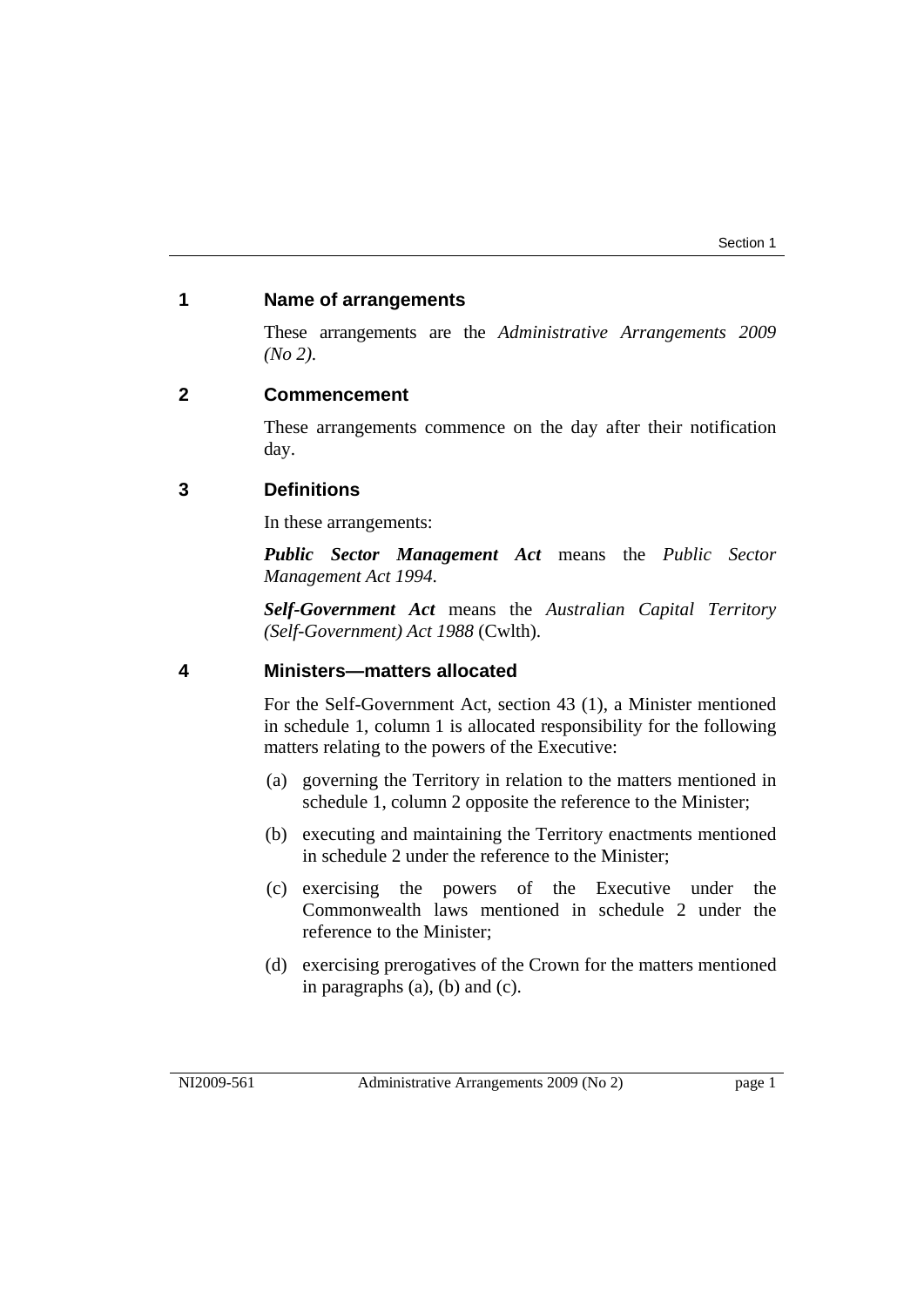### **5 Ministers—authority to act for one another**

- (1) For the Self-Government Act, section 43 (2), any Minister is authorised to act on the Chief Minister's behalf or on behalf of another Minister.
- (2) Subsection (1) is subject to the Legislation Act, section 41 (Making of certain statutory instruments by Executive).

#### **6 Administrative units—constitution and control**

For the Public Sector Management Act, section 13—

- (a) the administrative units mentioned in schedule 1, column 3 are established or continued in existence; and
- (b) a chief executive mentioned in schedule 1, column 4 is placed in control of the administrative unit or units mentioned in column 3 opposite the reference to the chief executive.

#### **7 Administrative units—Ministers responsible and functions**

For the Public Sector Management Act, section 14—

- (a) a Minister mentioned in schedule 1, column 1 is allocated responsibility for the administrative unit or units mentioned in column 3 opposite the reference to the Minister; and
- (b) an administrative unit mentioned in schedule 1, column 3 is allocated responsibility for—
	- (i) the matters mentioned in column 2 opposite the reference to the unit; and
	- (ii) the prerogatives of the Crown for the matters mentioned in subparagraph (i); and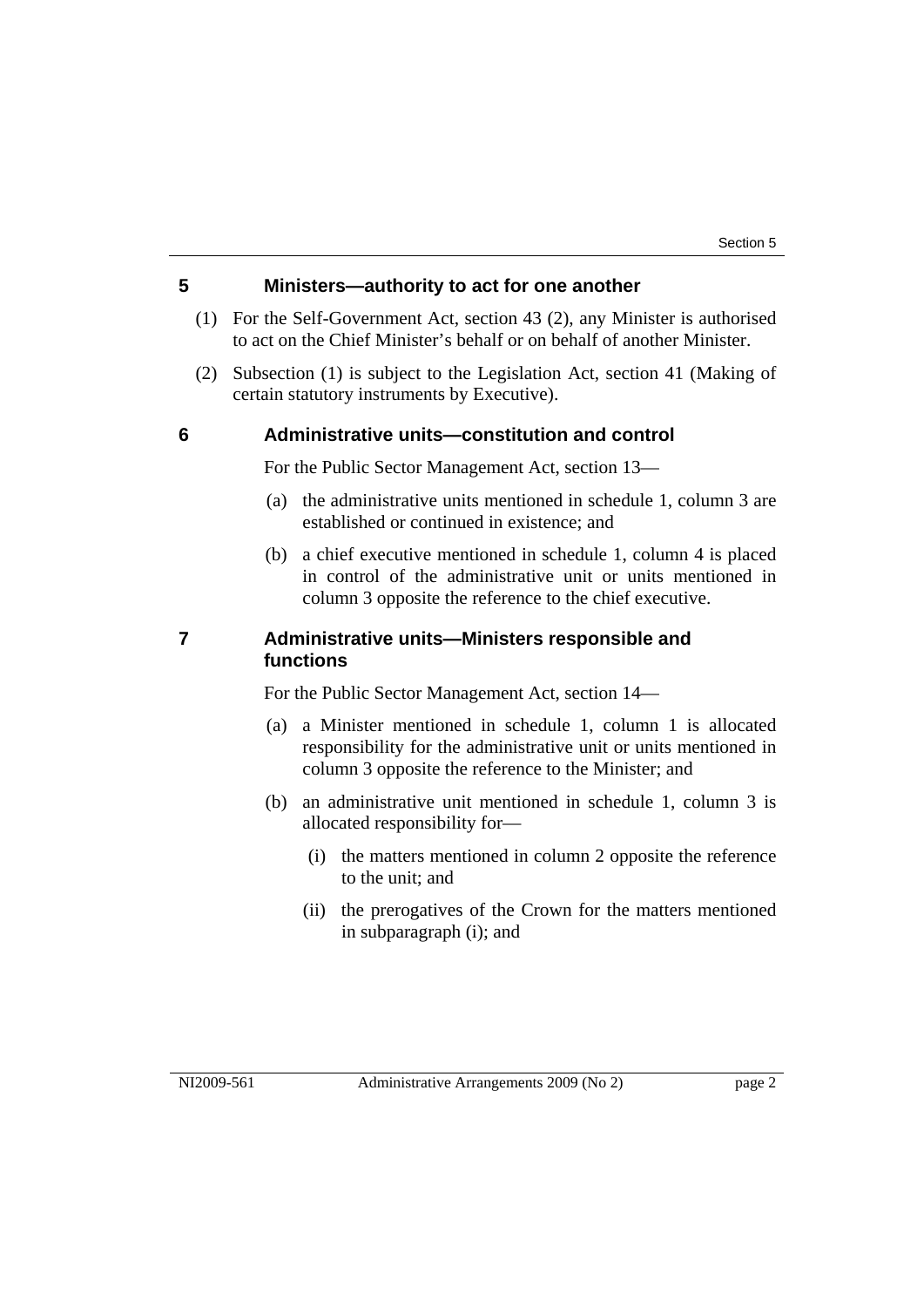- (c) an administrative unit mentioned in schedule 2 is allocated responsibility for—
	- (ii) the Territory enactments mentioned in schedule 2 under the reference to the unit; and
	- (iii) powers of the Executive under Commonwealth laws mentioned in schedule 2 under the reference to the unit.

#### **8 Repeal**

The *Administrative Arrangements 2009 (No 1)* (NI2009-472) are repealed.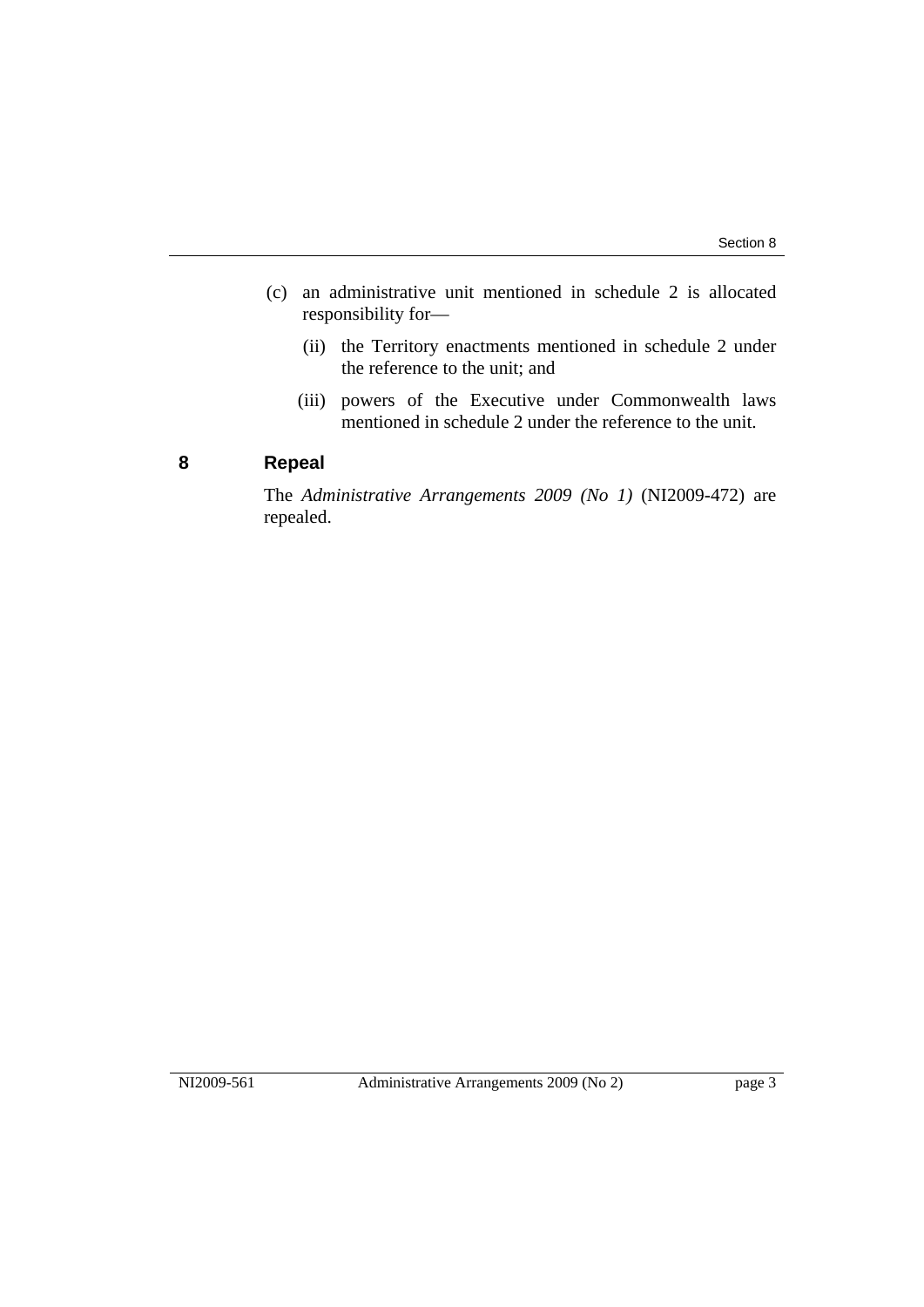### **Schedule 1 Ministers, administrative units and functions**

(see s 4-7)

| column 1                        | column <sub>2</sub>                                                             | column 3                       | column 4                                           |
|---------------------------------|---------------------------------------------------------------------------------|--------------------------------|----------------------------------------------------|
| <b>Minister</b>                 | matters                                                                         | administrative<br>units        | chief executives                                   |
| <b>Chief</b><br><b>Minister</b> | Government policies, priorities and<br>projects<br>Intergovernmental relations  | Chief Minister's<br>Department | Chief Executive,<br>Chief Minister's<br>Department |
|                                 | <b>Council of Australian Governments</b>                                        |                                |                                                    |
|                                 | Coordination of government<br>administration                                    |                                |                                                    |
|                                 | Support to Cabinet and its<br>Committees                                        |                                |                                                    |
|                                 | Government accountability<br>frameworks and access to<br>government information |                                |                                                    |
|                                 | Regional policy                                                                 |                                |                                                    |
|                                 | Sustainability policy coordination                                              |                                |                                                    |
|                                 | Land release policy                                                             |                                |                                                    |
|                                 | Land development                                                                |                                |                                                    |
|                                 | Major project facilitation                                                      |                                |                                                    |
|                                 | Infrastructure strategy                                                         |                                |                                                    |
|                                 | Public sector management                                                        |                                |                                                    |
|                                 | Community engagement                                                            |                                |                                                    |
|                                 | Audit services to Government                                                    |                                |                                                    |
|                                 |                                                                                 |                                |                                                    |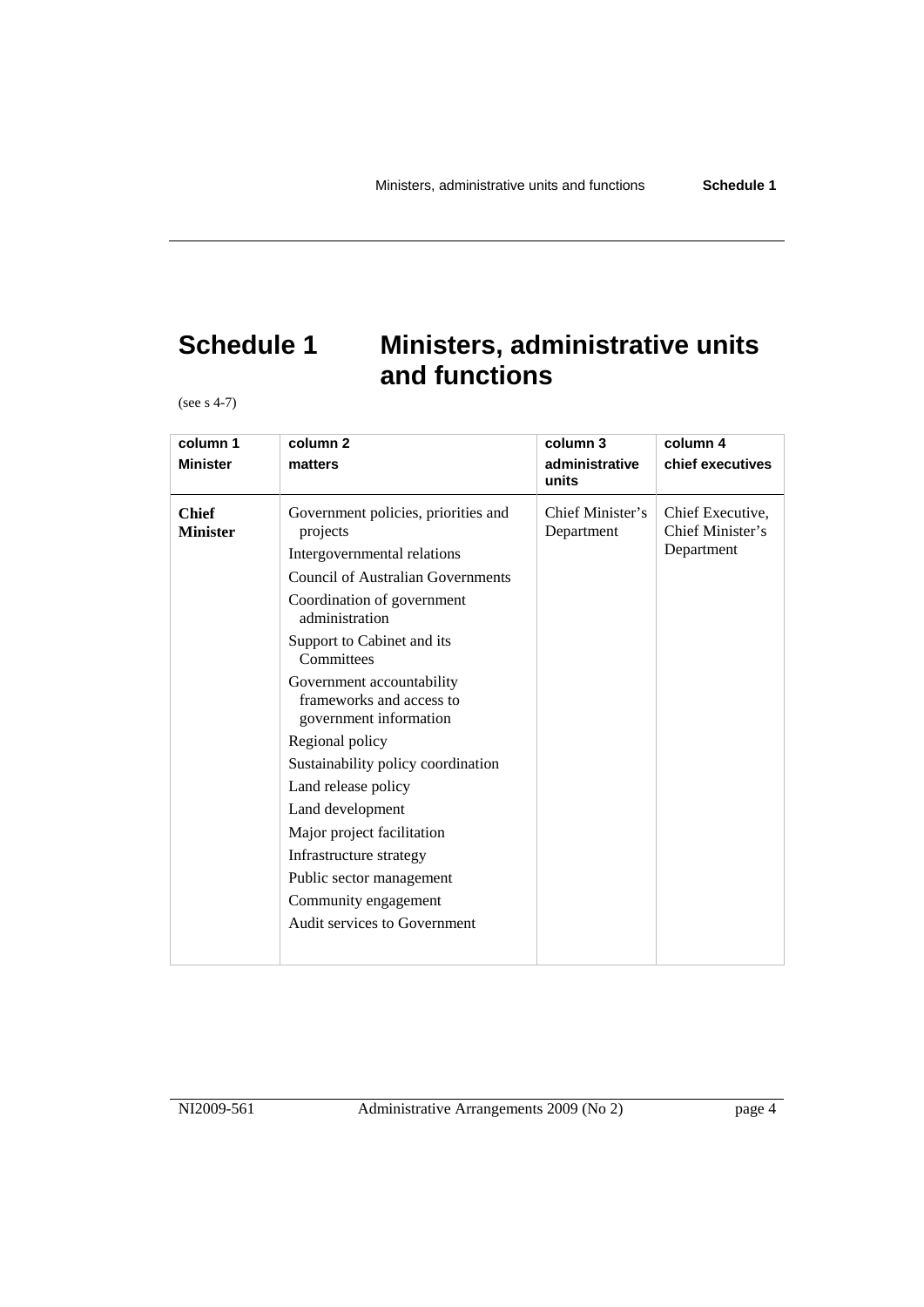| column 1<br><b>Minister</b>                                                                                  | column <sub>2</sub><br>matters                                                                                                                                                       | column 3<br>administrative<br>units                                         | column 4<br>chief executives                                                                    |
|--------------------------------------------------------------------------------------------------------------|--------------------------------------------------------------------------------------------------------------------------------------------------------------------------------------|-----------------------------------------------------------------------------|-------------------------------------------------------------------------------------------------|
| <b>Minister for</b><br><b>Transport</b>                                                                      | Transport policy and regulation<br>Road Services<br><b>ACTION Buses</b>                                                                                                              | Department of<br>Territory and<br>Municipal<br><b>Services</b>              | Chief Executive,<br>Department of<br>Territory and<br>Municipal<br><b>Services</b>              |
| <b>Minister for</b><br><b>Territory</b> and<br><b>Municipal</b><br><b>Services</b>                           | Municipal services<br>Libraries<br>Land management and stewardship<br>Government services including shared<br>services, transactional, information,<br>payment and property services | Department of<br>Territory and<br>Municipal<br><b>Services</b>              | Chief Executive,<br>Department of<br>Territory and<br>Municipal<br><b>Services</b>              |
| <b>Minister for</b><br><b>Business and</b><br><b>Economic</b><br><b>Development</b>                          | Economic development<br>Business support programs                                                                                                                                    | Chief Minister's<br>Department                                              | Chief Executive,<br>Chief Minister's<br>Department                                              |
| <b>Minister for</b><br><b>Aboriginal</b><br>and Torres<br><b>Strait</b><br><b>Islander</b><br><b>Affairs</b> | Aboriginal and Torres Strait Islander<br>affairs                                                                                                                                     | Department of<br>Disability,<br>Housing and<br>Community<br><b>Services</b> | Chief Executive,<br>Department of<br>Disability,<br>Housing and<br>Community<br><b>Services</b> |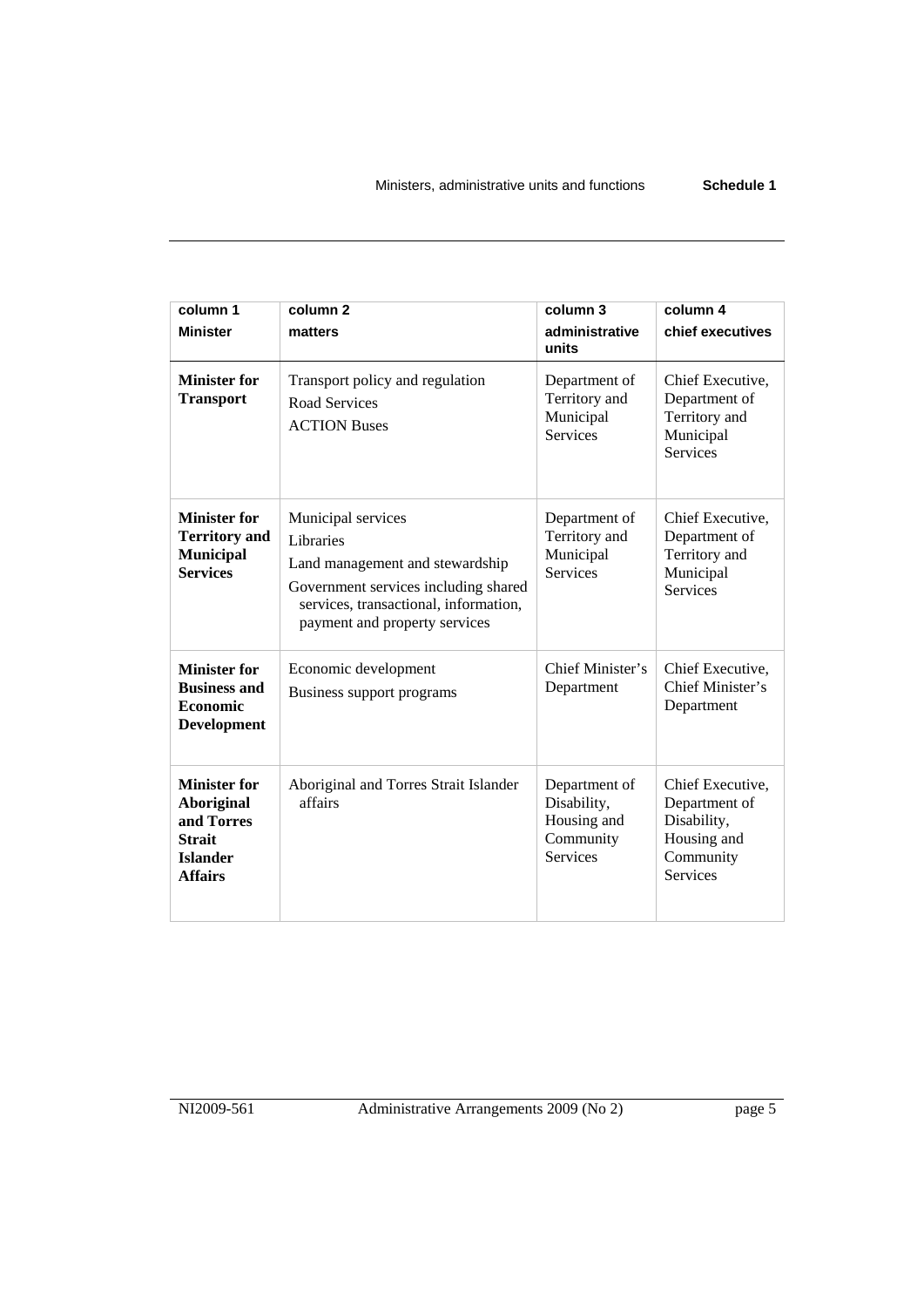| column 1<br><b>Minister</b>                     | column 2<br>matters                                                                                                                                                                                                                                    | column 3<br>administrative<br>units                            | column 4<br>chief executives                                                       |
|-------------------------------------------------|--------------------------------------------------------------------------------------------------------------------------------------------------------------------------------------------------------------------------------------------------------|----------------------------------------------------------------|------------------------------------------------------------------------------------|
| <b>Minister for</b><br>the Arts and<br>Heritage | Arts and cultural services<br><b>Cultural Facilities Corporation</b>                                                                                                                                                                                   | Chief Minister's<br>Department                                 | Chief Executive,<br>Chief Minister's<br>Department                                 |
|                                                 | Heritage                                                                                                                                                                                                                                               | Department of<br>Territory and<br>Municipal<br><b>Services</b> | Chief Executive,<br>Department of<br>Territory and<br>Municipal<br><b>Services</b> |
| <b>Treasurer</b>                                | Fiscal and economic policy<br>Taxation and revenue<br>Budget and financial reporting<br>Insurance<br>Competition policy<br>Government business enterprises<br>ownership policy<br>Regulatory reform<br>Public Sector Superannuation Fund<br>management | Department of<br>Treasury                                      | Chief Executive,<br>Department of<br>Treasury                                      |
| <b>Minister for</b><br><b>Health</b>            | Health policy<br>Health infrastructure<br>Acute health services<br>Community health services<br>Cancer services<br>Aged care and rehabilitation services<br>Mental health services<br>Population health services                                       | <b>ACT</b> Health                                              | Chief Executive,<br><b>ACT</b> Health                                              |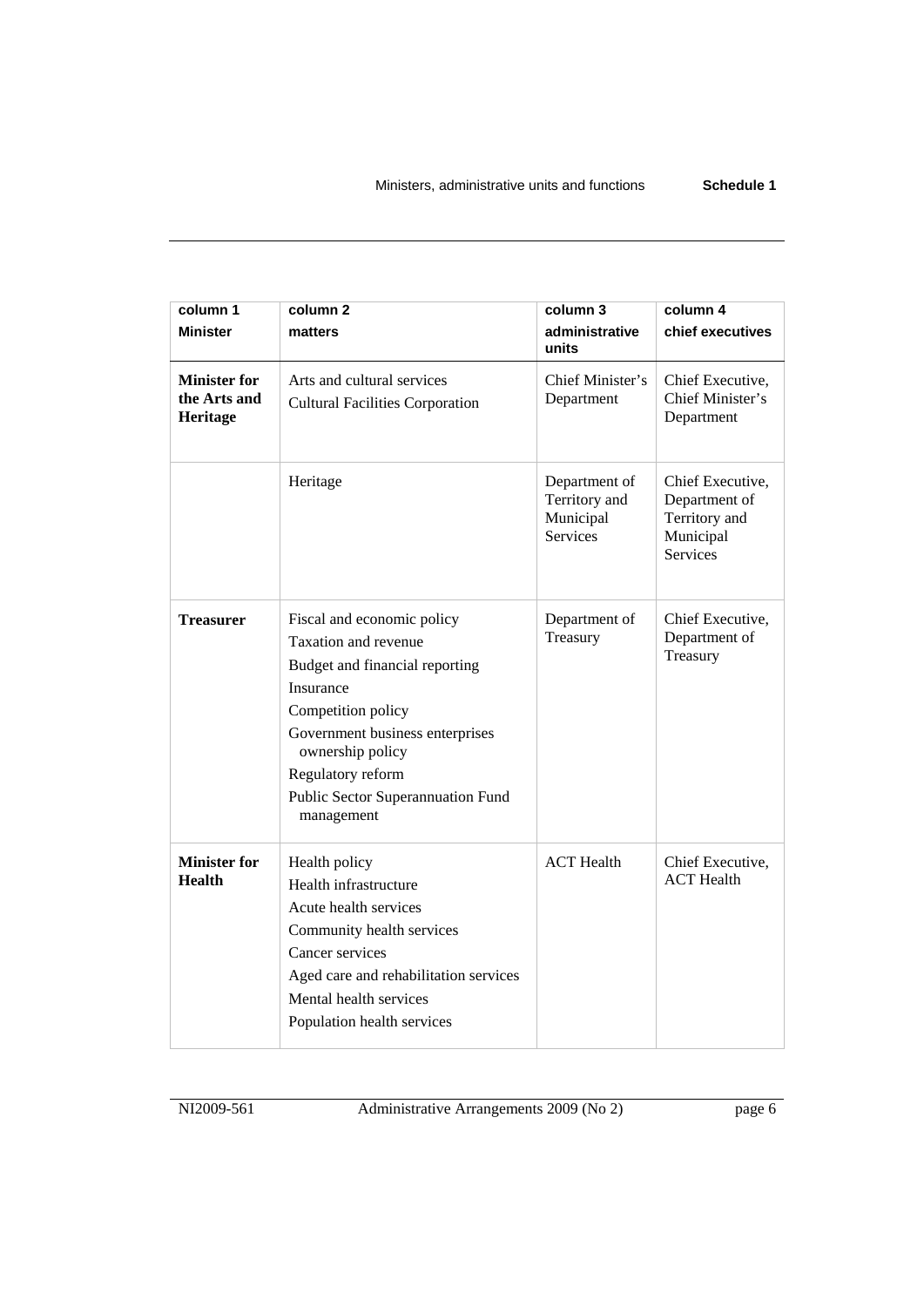| column 1<br><b>Minister</b>                                                                | column <sub>2</sub><br>matters                                                                                                                                                                         | column 3<br>administrative<br>units                                            | column 4<br>chief executives                                                                    |
|--------------------------------------------------------------------------------------------|--------------------------------------------------------------------------------------------------------------------------------------------------------------------------------------------------------|--------------------------------------------------------------------------------|-------------------------------------------------------------------------------------------------|
| <b>Minister for</b><br><b>Industrial</b><br><b>Relations</b>                               | Industrial relations policy<br>Workplace safety policy<br>Workers compensation policy                                                                                                                  | Chief Minister's<br>Department                                                 | Chief Executive,<br>Chief Minister's<br>Department                                              |
| Attorney-<br><b>General</b>                                                                | Human Rights<br>Administration of justice<br>Legal policy<br>Legal services<br><b>Electoral services</b><br>Fair trading<br>Registration, inspection and<br>regulatory services<br>Corrective services | Department of<br>Justice and<br>Community<br>Safety                            | Chief Executive,<br>Department of<br>Justice and<br>Community<br>Safety                         |
| <b>Minister for</b><br>Police and<br><b>Emergency</b><br><b>Services</b>                   | <b>ACT</b> policing<br><b>Emergency services</b>                                                                                                                                                       | Department of<br>Justice and<br>Community<br>Safety                            | Chief Executive,<br>Department of<br>Justice and<br>Community<br>Safety                         |
| <b>Minister for</b><br>the<br>Environment,<br><b>Climate</b><br><b>Change</b> and<br>Water | Climate change policy<br>Environmental sustainability policy<br><b>Environment</b> protection<br>Water policy<br>Water efficiency programs                                                             | Department of<br>the<br>Environment.<br>Climate<br>Change, Energy<br>and Water | Chief Executive,<br>Department of<br>the Environment,<br>Climate Change,<br>Energy and<br>Water |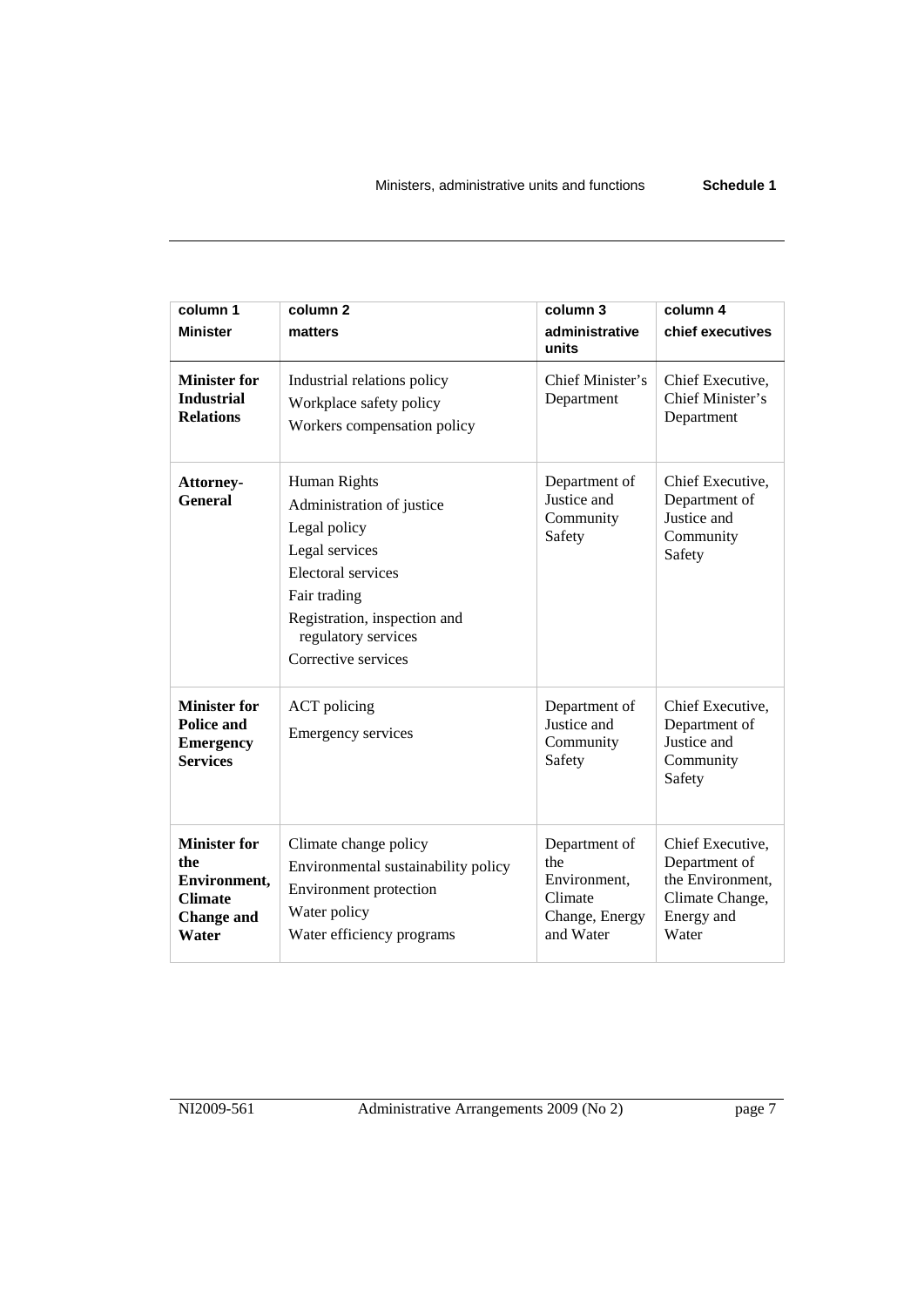| column 1                                                | column <sub>2</sub>                                                                                                                                                                     | column 3                                                                       | column 4                                                                                        |
|---------------------------------------------------------|-----------------------------------------------------------------------------------------------------------------------------------------------------------------------------------------|--------------------------------------------------------------------------------|-------------------------------------------------------------------------------------------------|
| <b>Minister</b>                                         | matters                                                                                                                                                                                 | administrative<br>units                                                        | chief executives                                                                                |
| <b>Minister for</b><br><b>Energy</b>                    | Energy policy<br>Energy efficiency programs                                                                                                                                             | Department of<br>the<br>Environment,<br>Climate<br>Change, Energy<br>and Water | Chief Executive,<br>Department of<br>the Environment,<br>Climate Change,<br>Energy and<br>Water |
| <b>Minister for</b><br><b>Education</b><br>and Training | <b>Education policy</b><br>Government and non-government<br>schools<br>Preschools<br>Early childhood education<br>Vocational education and training<br>Canberra Institute of Technology | Department of<br>Education and<br>Training                                     | Chief Executive,<br>Department of<br><b>Education</b> and<br>Training                           |
| <b>Minister for</b><br><b>Planning</b>                  | Planning, development and building<br>control<br>Survey and leasing<br>Occupational licensing<br>Electricity and natural gas, water and<br>sewerage industry technical<br>regulation    | <b>ACT Planning</b><br>and Land<br>Authority                                   | <b>Chief Planning</b><br>Executive, ACT<br>Planning and<br><b>Land Authority</b>                |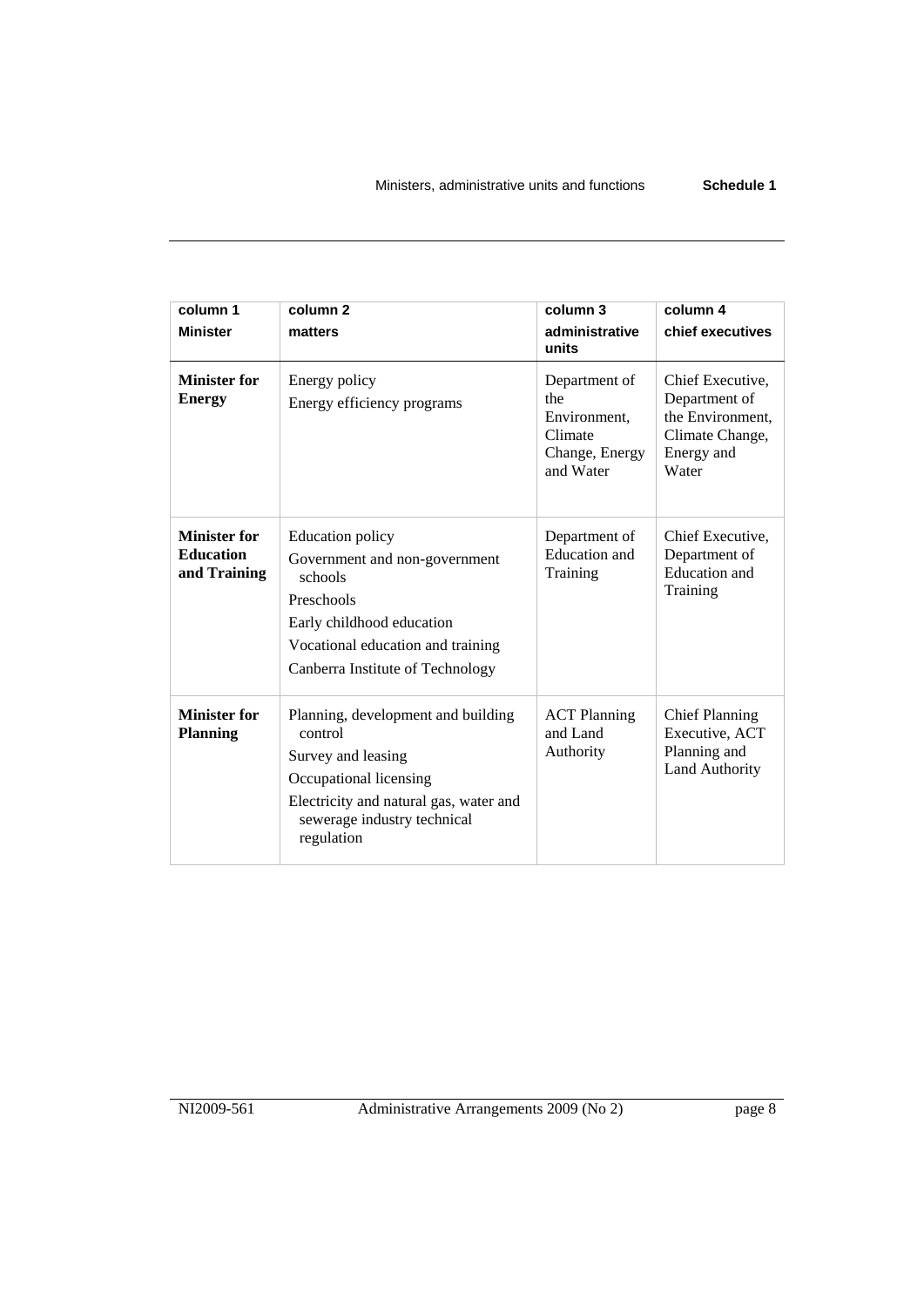| column 1<br><b>Minister</b>                                       | column <sub>2</sub><br>matters                          | column 3<br>administrative<br>units                            | column 4<br>chief executives                                                       |
|-------------------------------------------------------------------|---------------------------------------------------------|----------------------------------------------------------------|------------------------------------------------------------------------------------|
| <b>Minister for</b><br>Tourism,<br>Sport and<br><b>Recreation</b> | Tourism policy and services                             | Chief Minister's<br>Department                                 | Chief Executive,<br>Chief Minister's<br>Department                                 |
|                                                                   | Sport and recreation<br>Territory Venues including EPIC | Department of<br>Territory and<br>Municipal<br><b>Services</b> | Chief Executive,<br>Department of<br>Territory and<br>Municipal<br><b>Services</b> |
| <b>Minister for</b><br><b>Gaming and</b><br>Racing                | Gaming<br>Racing                                        | Department of<br>Treasury                                      | Chief Executive,<br>Department of<br>Treasury                                      |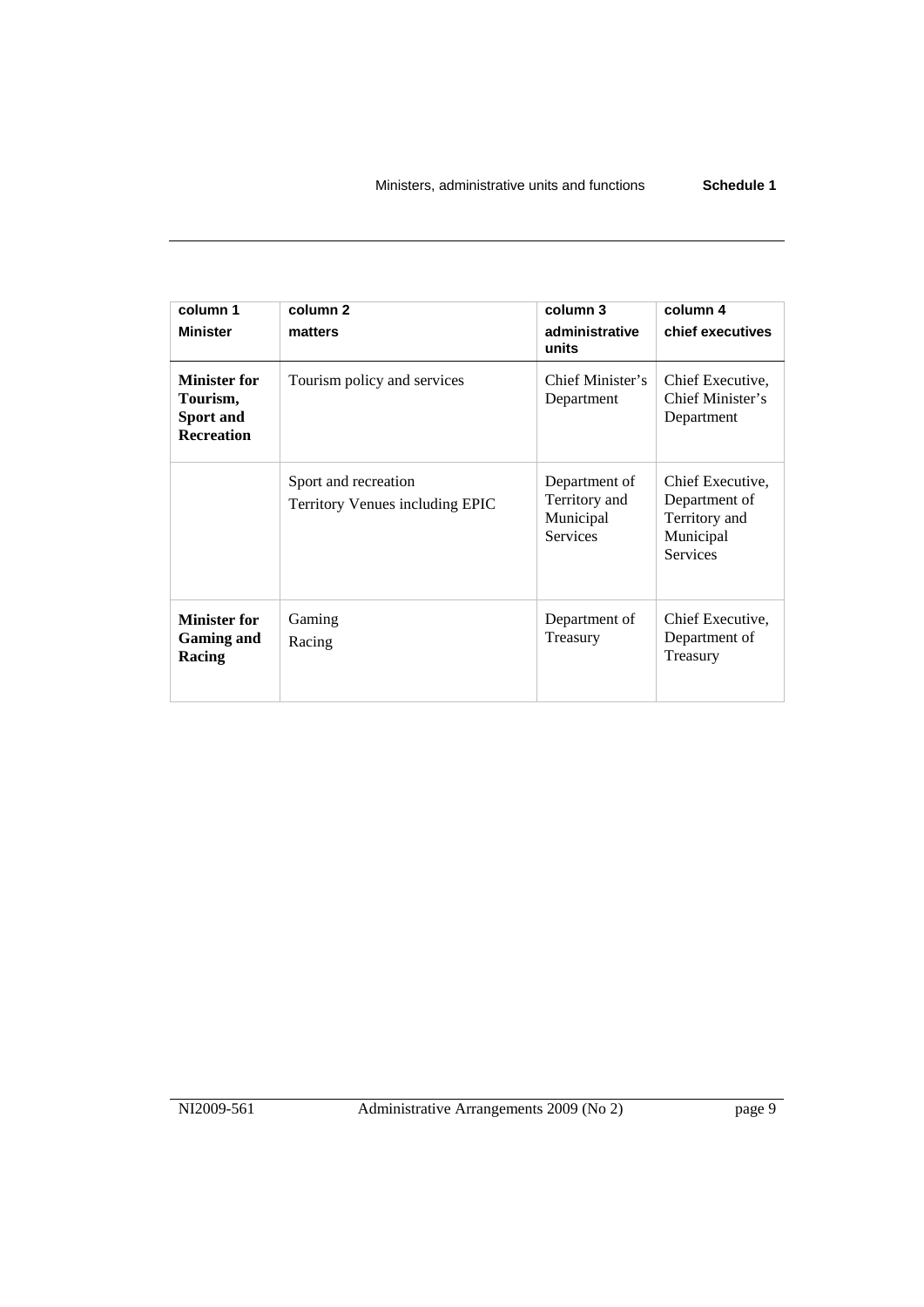| column 1                             | column <sub>2</sub>                       | column 3                                                                    | column 4                                                                                        |
|--------------------------------------|-------------------------------------------|-----------------------------------------------------------------------------|-------------------------------------------------------------------------------------------------|
| <b>Minister</b>                      | matters                                   | administrative<br>units                                                     | chief executives                                                                                |
| <b>Minister for</b>                  | Carers                                    |                                                                             |                                                                                                 |
| Disability,                          |                                           | Department of<br>Disability,                                                | Chief Executive,<br>Department of                                                               |
| <b>Housing and</b>                   | Community recovery                        | Housing and                                                                 | Disability,                                                                                     |
| Community                            | Therapy services                          | Community                                                                   | Housing and                                                                                     |
| <b>Services</b>                      | Community support services<br>Concessions | <b>Services</b>                                                             | Community<br><b>Services</b>                                                                    |
|                                      |                                           |                                                                             |                                                                                                 |
|                                      | Community facilities                      |                                                                             |                                                                                                 |
|                                      | Volunteering                              |                                                                             |                                                                                                 |
|                                      | Children's policy                         |                                                                             |                                                                                                 |
|                                      | Child and family centres                  |                                                                             |                                                                                                 |
|                                      | Childcare services                        |                                                                             |                                                                                                 |
|                                      | Family support                            |                                                                             |                                                                                                 |
|                                      | Out of home care for children             |                                                                             |                                                                                                 |
|                                      | Youth policy                              |                                                                             |                                                                                                 |
|                                      | Youth services                            |                                                                             |                                                                                                 |
|                                      | Youth justice                             |                                                                             |                                                                                                 |
|                                      | Housing policy                            |                                                                             |                                                                                                 |
|                                      | Public housing                            |                                                                             |                                                                                                 |
|                                      | Community housing                         |                                                                             |                                                                                                 |
|                                      | Housing assistance services               |                                                                             |                                                                                                 |
|                                      | Homelessness                              |                                                                             |                                                                                                 |
|                                      | Disability policy and services            |                                                                             |                                                                                                 |
| <b>Minister for</b><br><b>Ageing</b> | Ageing                                    | Department of<br>Disability,<br>Housing and<br>Community<br><b>Services</b> | Chief Executive,<br>Department of<br>Disability,<br>Housing and<br>Community<br><b>Services</b> |
|                                      |                                           |                                                                             |                                                                                                 |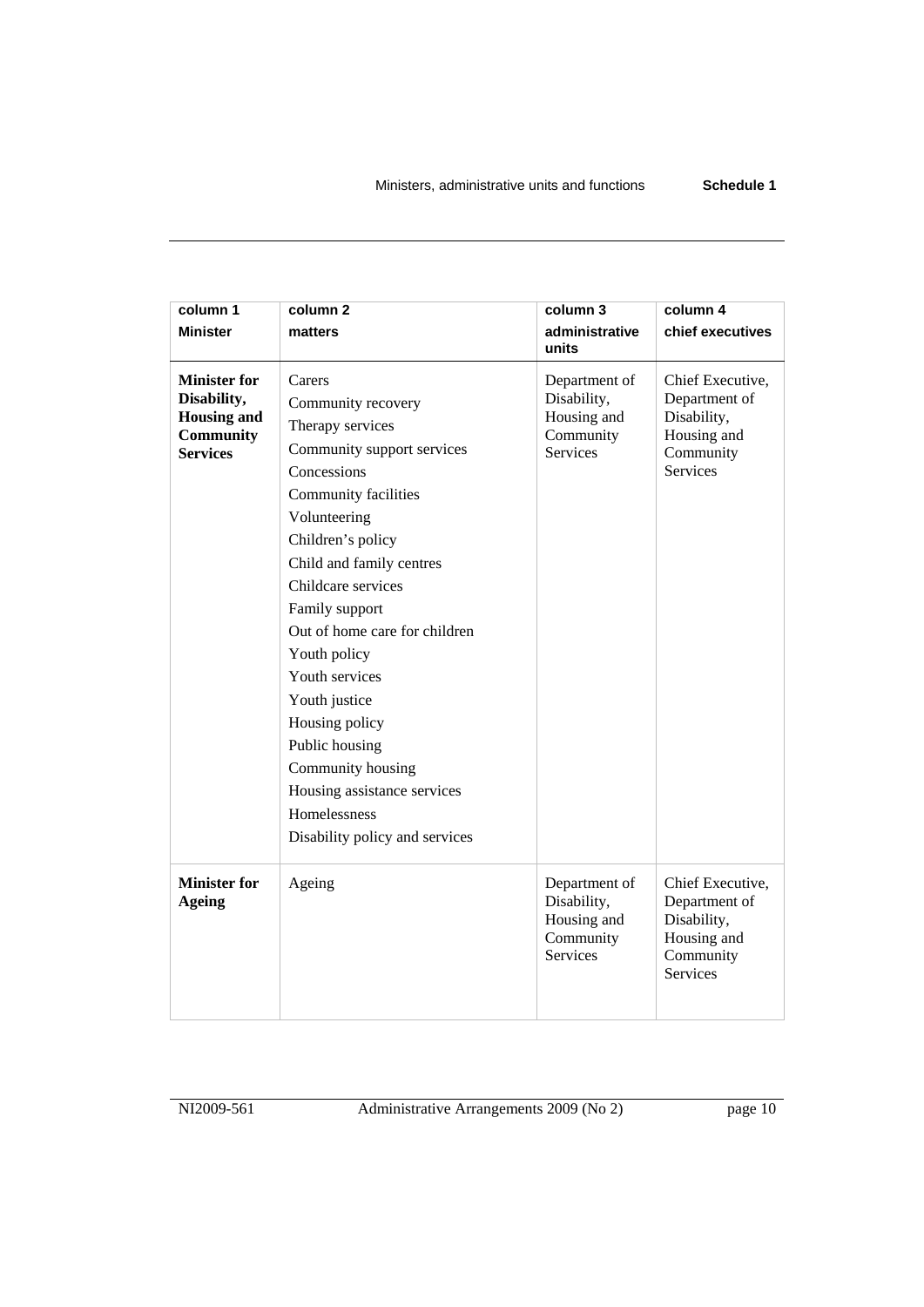| column 1<br><b>Minister</b>                                   | column <sub>2</sub><br>matters | column 3<br>administrative<br>units                                         | column 4<br>chief executives                                                                    |
|---------------------------------------------------------------|--------------------------------|-----------------------------------------------------------------------------|-------------------------------------------------------------------------------------------------|
| <b>Minister for</b><br><b>Multicultural</b><br><b>Affairs</b> | Multicultural affairs          | Department of<br>Disability,<br>Housing and<br>Community<br><b>Services</b> | Chief Executive,<br>Department of<br>Disability,<br>Housing and<br>Community<br><b>Services</b> |
| <b>Minister for</b><br>Women                                  | Status of Women                | Department of<br>Disability,<br>Housing and<br>Community<br><b>Services</b> | Chief Executive,<br>Department of<br>Disability,<br>Housing and<br>Community<br>Services        |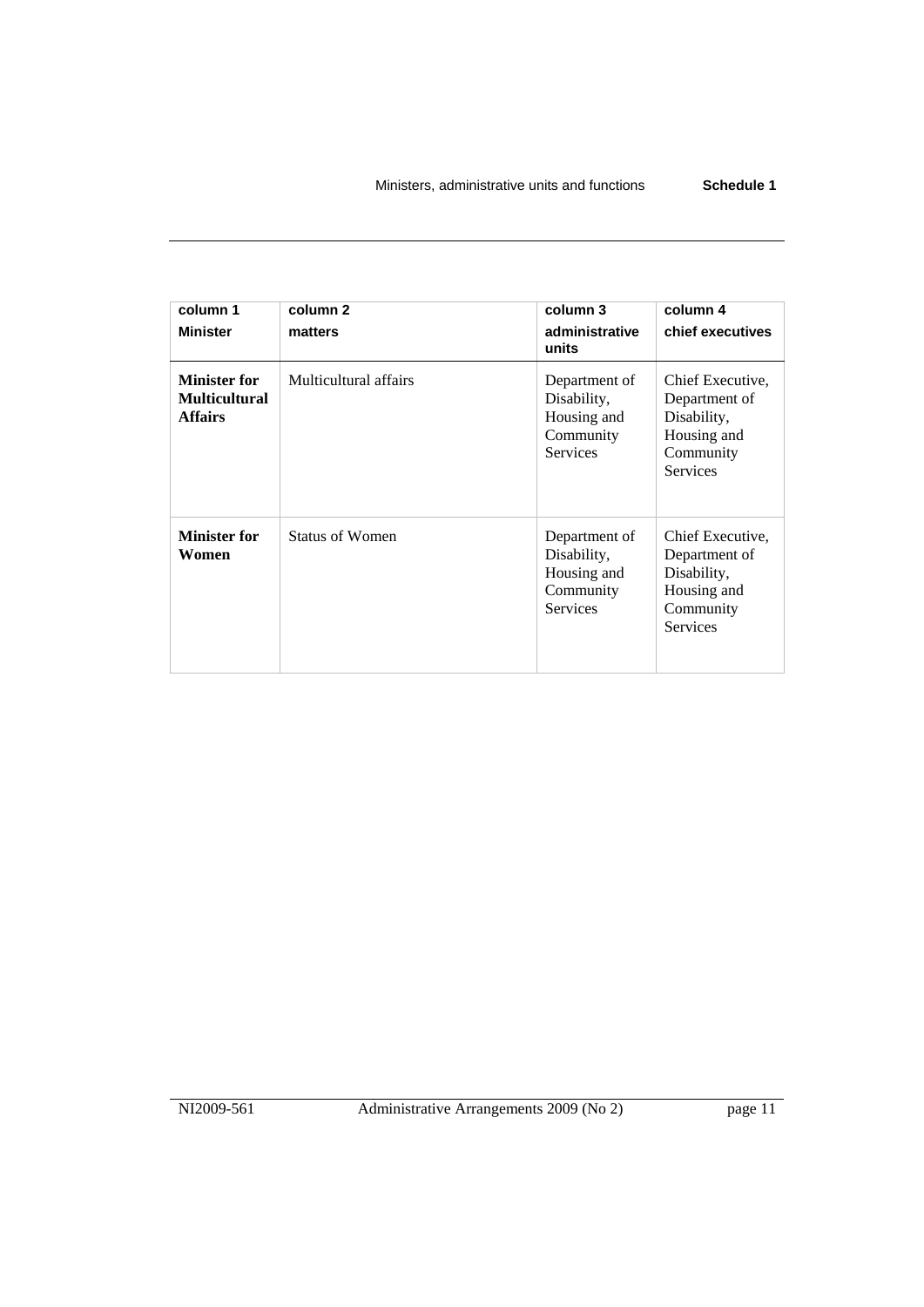### **Schedule 2 Enactments**

(see s 47)

### **Part 2.1 Chief Minister's Department**

#### **Chief Minister**

Annual Reports (Government Agencies) Act 2004 Auditor-General Act 1996 Australian Capital Territory (Self-Government) Act 1988 (Cwlth) City of Canberra Arms Act 1932 Executive Documents Release Act 2001 Inquiries Act 1991 Legislative Assembly (Broadcasting) Act 2001 Legislative Assembly (Members' Staff) Act 1989 Legislative Assembly Precincts Act 2001 Mutual Recognition (Australian Capital Territory) Act 1992 Planning and Development Act 2007, chapter 4 Public Interest Disclosure Act 1994 Public Sector Management Act 1994 Remuneration Tribunal Act 1995 Royal Commissions Act 1991 Trans-Tasman Mutual Recognition Act 1997

#### **Minister for Business and Economic Development**

#### **Minister for the Arts and Heritage**

Cultural Facilities Corporation Act 1997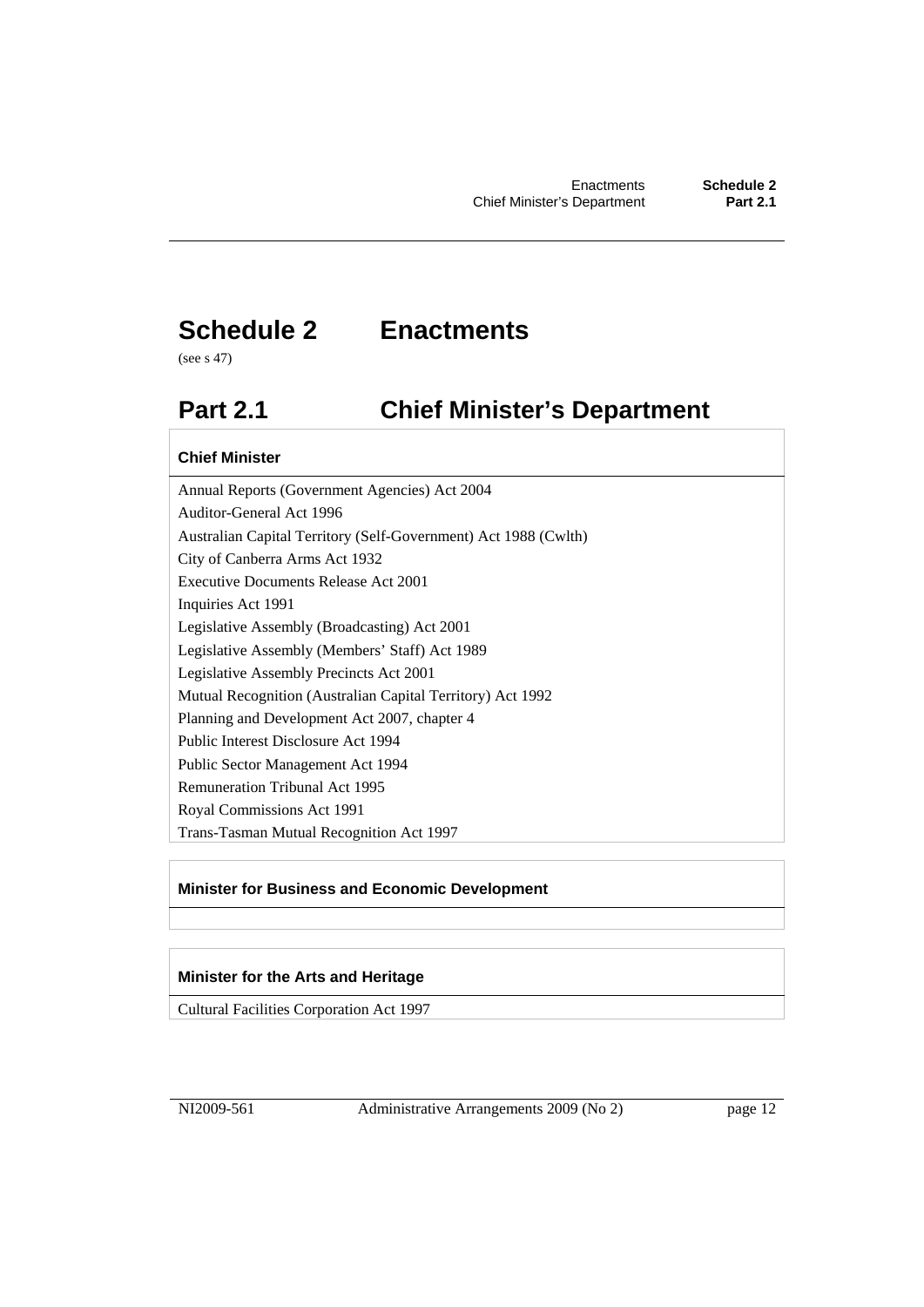#### **Minister for Industrial Relations**

Annual Leave Act 1973, except administration provisions that are the responsibility of the Attorney-General

Contractors Debts Act 1897

Dangerous Substances Act 2004, except administration provisions that are the responsibility of the Attorney-General

Fuels Control Act 1979, except section 11

Holidays Act 1958

Long Service Leave (Building and Construction Industry) Act 1981

Long Service Leave (Contract Cleaning Industry) Act 1999

Long Service Leave (Portable Schemes) Act 2009

Long Service Leave Act 1976, except part 3 administration and enforcement provisions that are the responsibility of the Attorney-General

Machinery Act 1949, except section 5 and section 6

Scaffolding and Lifts Act 1912, except administration provisions that are the responsibility of the Attorney-General

Standard Time and Summer Time Act 1972

Truck Act 1900

Work Safety Act 2008, except administration provisions that are the responsibility of the Attorney-General

Workers Compensation Act 1951, except administration provisions that are the responsibility of the Attorney-General

#### **Minister for Tourism, Sport and Recreation**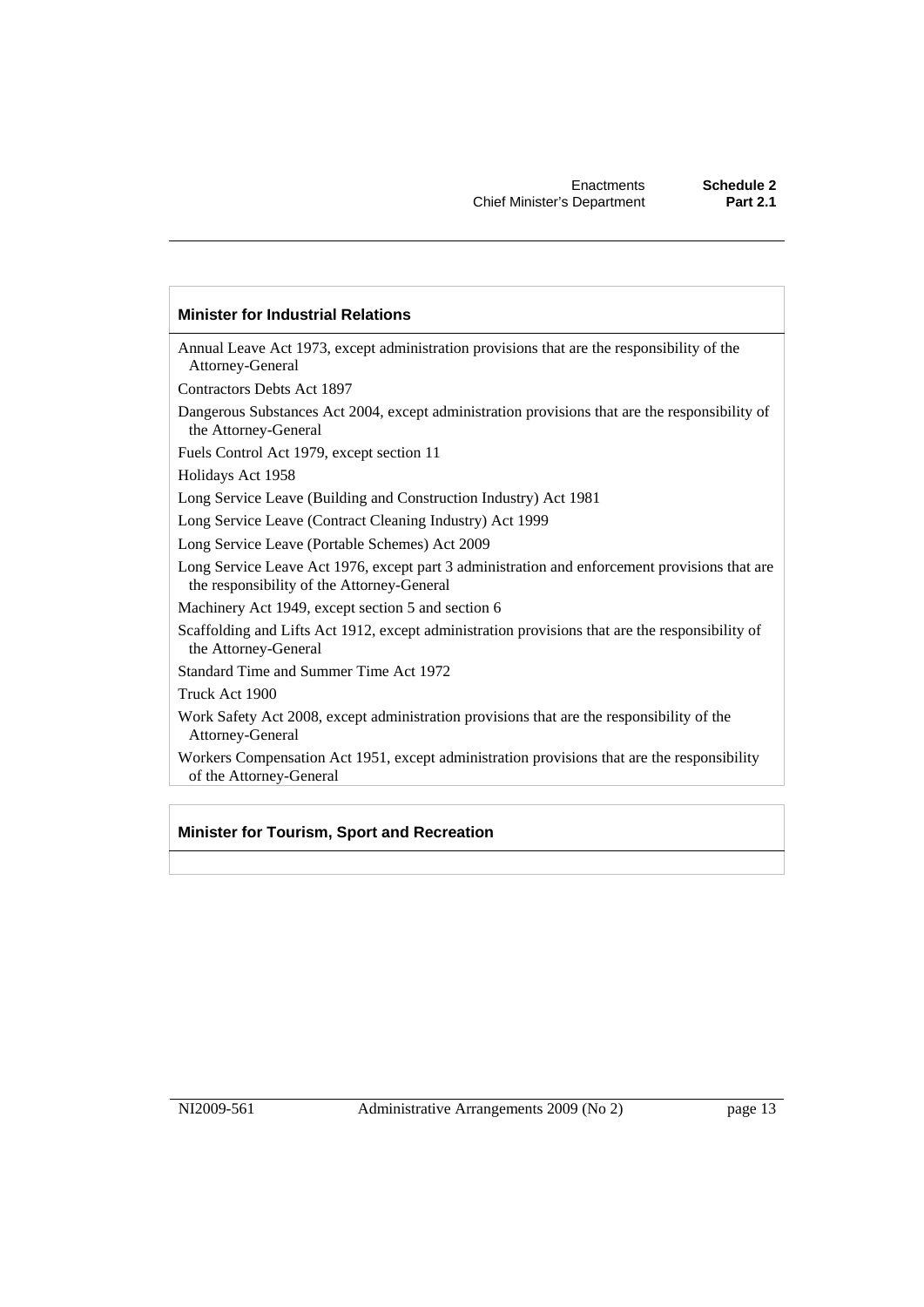### **Part 2.2 Department of the Environment, Climate Change, Energy and Water**

#### **Minister for the Environment, Climate Change and Water**

Clinical Waste Act 1990 Commissioner for the Environment Act 1993 Electricity (Greenhouse Gas Emissions) Act 2004 Environment Protection Act 1997 Fisheries Act 2000 Hemp Fibre Industry Facilitation Act 2004 Lakes Act 1976 National Environment Protection Council Act 1994 Nature Conservation Act 1980 Water Efficiency Labelling and Standards Act 2005 Water Resources Act 2007

#### **Minister for Energy**

Electricity Feed-in (Renewable Energy Premium) Act 2008 Electricity (National Scheme) Act 1997 National Gas (ACT) Act 2008 Utilities Act 2000, except part 3A, part 5, division 10.3, part 11, part 12, part 14 and section 254 and section 256 in relation to part 14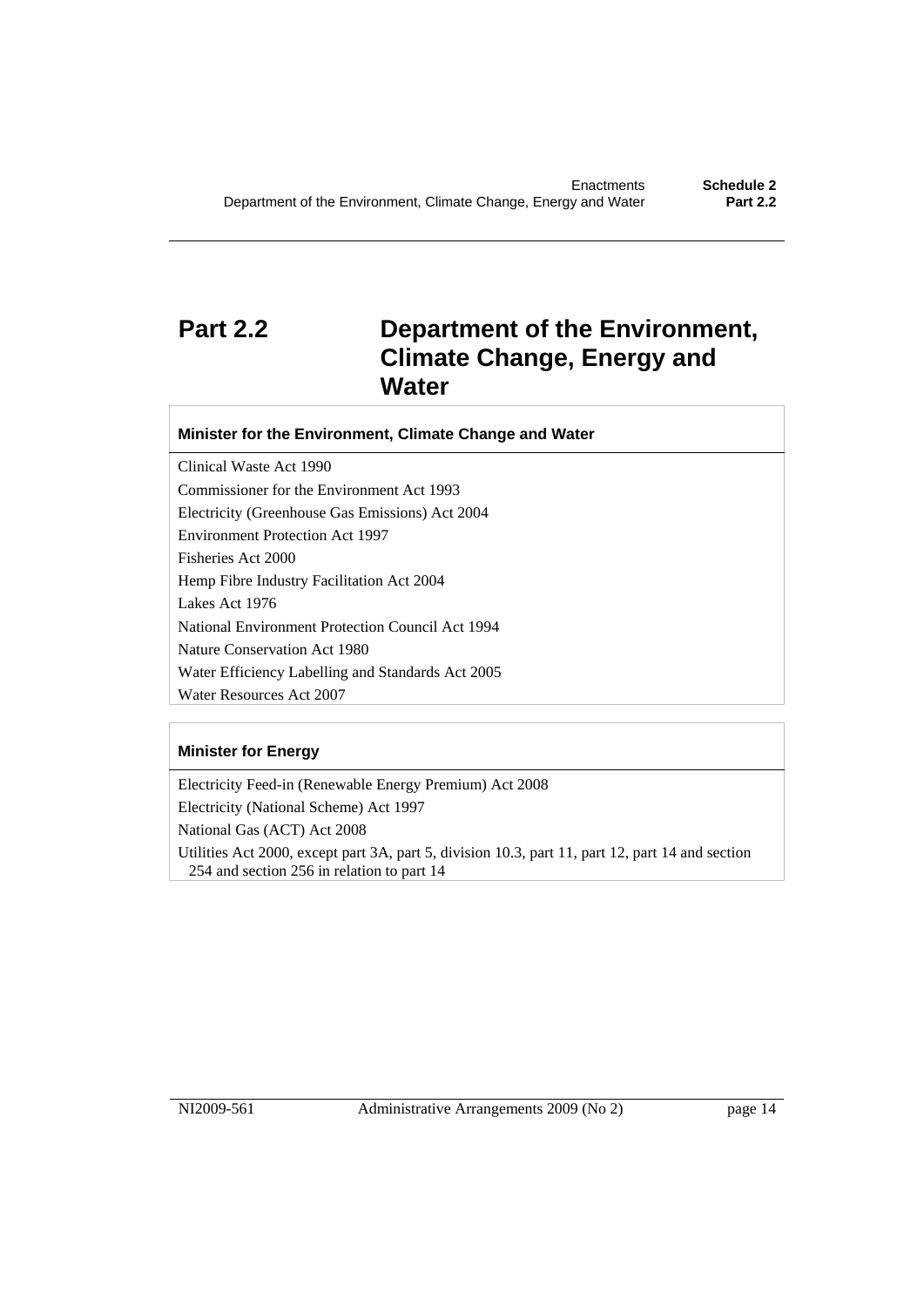### **Part 2.3 Department of Treasury**

#### **Treasurer**

ACTEW/AGL Partnership Facilitation Act 2000 Appropriation Acts Competition Policy Reform Act 1996 Duties Act 1999 Emergencies Act 2004, schedule 1 Financial Agreement Act 1994 Financial Management Act 1996 Financial Relations Agreement Act 2000 First Home Owner Grant Act 2000 Insurance Authority Act 2005 Land Rent Act 2008 Land Tax Act 2004 Legislation Act 2001, chapter 5 Legislative Assembly (Members' Superannuation) Act 1991 Motor Sport (Public Safety) Act 2006 Payroll Tax Act 1987 Rates Act 2004 Road Transport (Third-Party Insurance) Act 2008 Taxation Administration Act 1999 Taxation (Government Business Enterprises) Act 2003 Territory Owned Corporations Act 1990 Territory Superannuation Provision Protection Act 2000 Utilities Act 2000, part 3A Utilities (Network Facilities Tax) Act 2006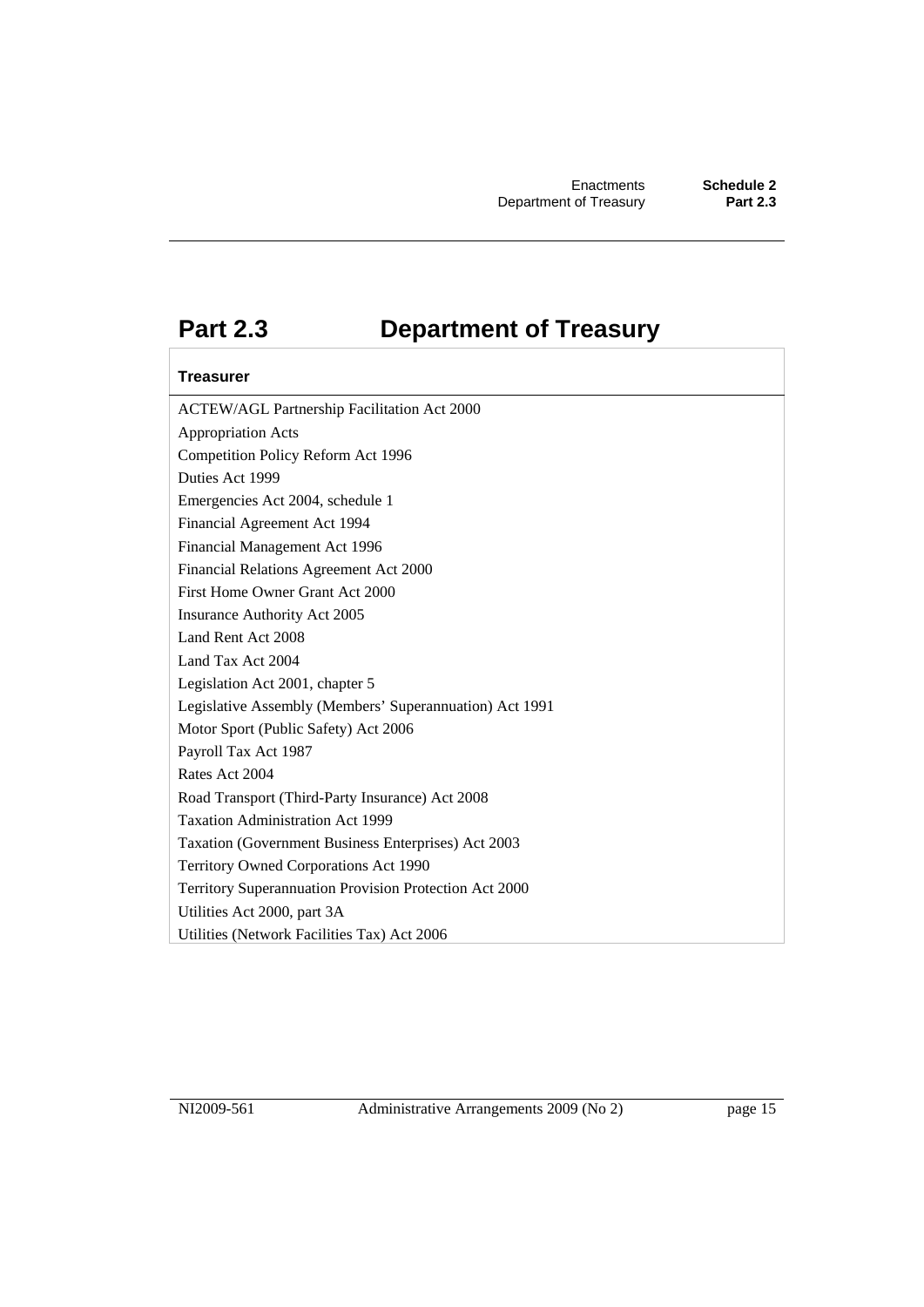#### **Minister for Gaming and Racing**

Betting (ACTTAB) Limited Act 1964 Casino Control Act 2006 Gambling and Racing Control Act 1999 Games, Wagers and Betting Houses Act 1901 Gaming and Betting Act 1906 Gaming Machine Act 2004 Interactive Gambling Act 1998 Lotteries Act 1964 Pool Betting Act 1964 Race and Sports Bookmaking Act 2001 Racing Act 1999 Unlawful Games Act 1984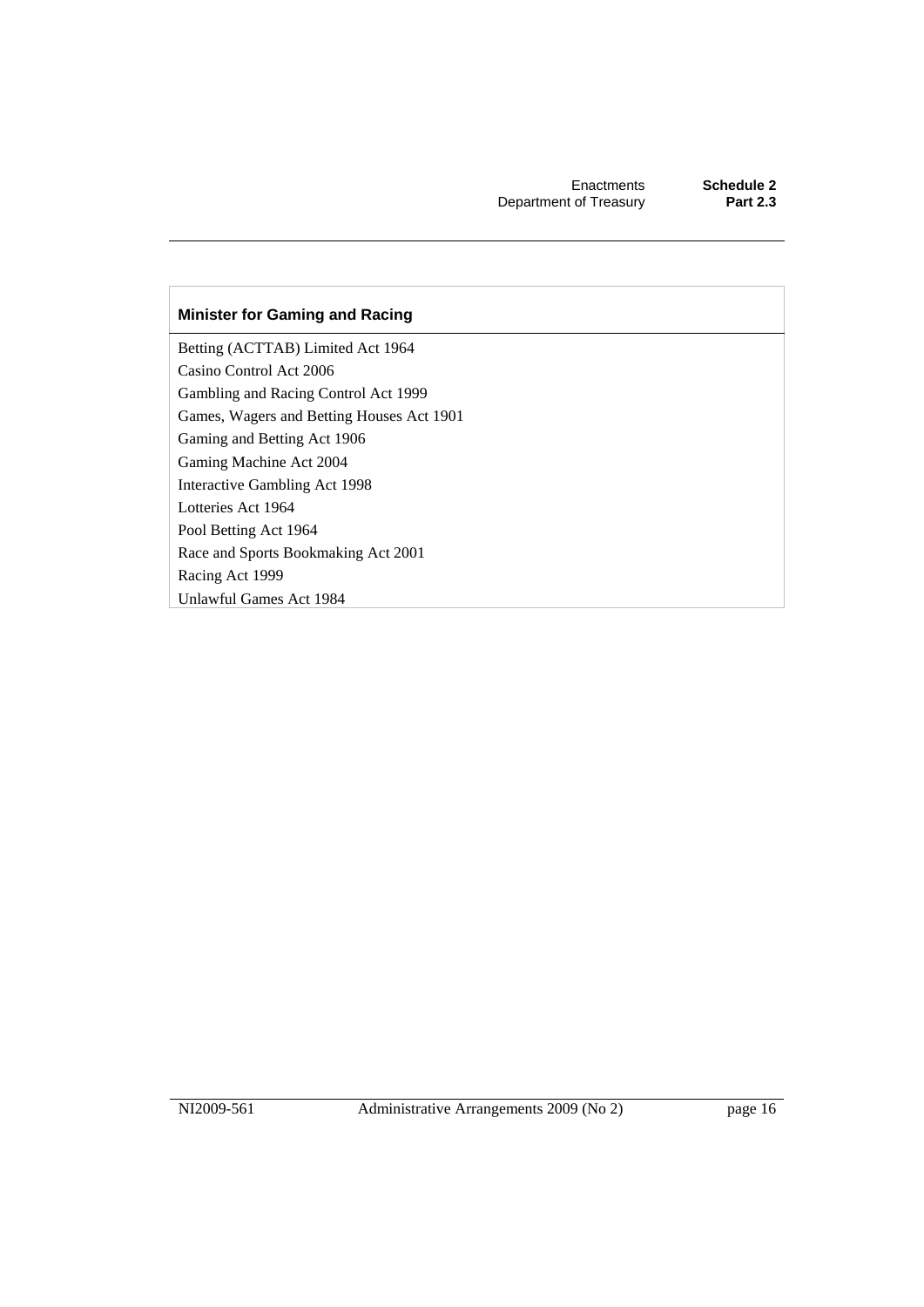### **Part 2.4 Department of Justice and Community Safety**

#### **Attorney-General**

ACT Civil and Administrative Tribunal Act 2008 Act of Settlement 1700 12 & 13 Will 3 c 2 Administration and Probate Act 1929 Administrative Decisions (Judicial Review) Act 1989 Adoption Act 1993, section 104 (2) and section 109 (2) Age of Majority Act 1974 Agents Act 2003 Anglican Church of Australia Constitution Act 1961 Anglican Church of Australia Constitutions Act 1902 Anglican Church of Australia Trust Property Act 1917 Anglican Church of Australia Trust Property Act 1928 Annual Leave Act 1973, sections 14B, 14C and other administration provisions relating to delegation of regulatory tasks and the approval of forms Associations Incorporation Act 1991 Australian-American Educational Foundation Act 1966 Australian Crime Commission (ACT) Act 2003 Bail Act 1992 Bill of Rights 1688 1 Will & Mary sess 2 c 2 Births, Deaths and Marriages Registration Act 1997 Business Names Act 1963 Charitable Collections Act 2003 Civil Law (Property) Act 2006 Civil Law (Sale of Residential Property) Act 2003 Civil Law (Wrongs) Act 2002 Civil Partnerships Act 2008 Classification (Publications, Films and Computer Games) (Enforcement) Act 1995 Commercial Arbitration Act 1986 Confiscation of Criminal Assets Act 2003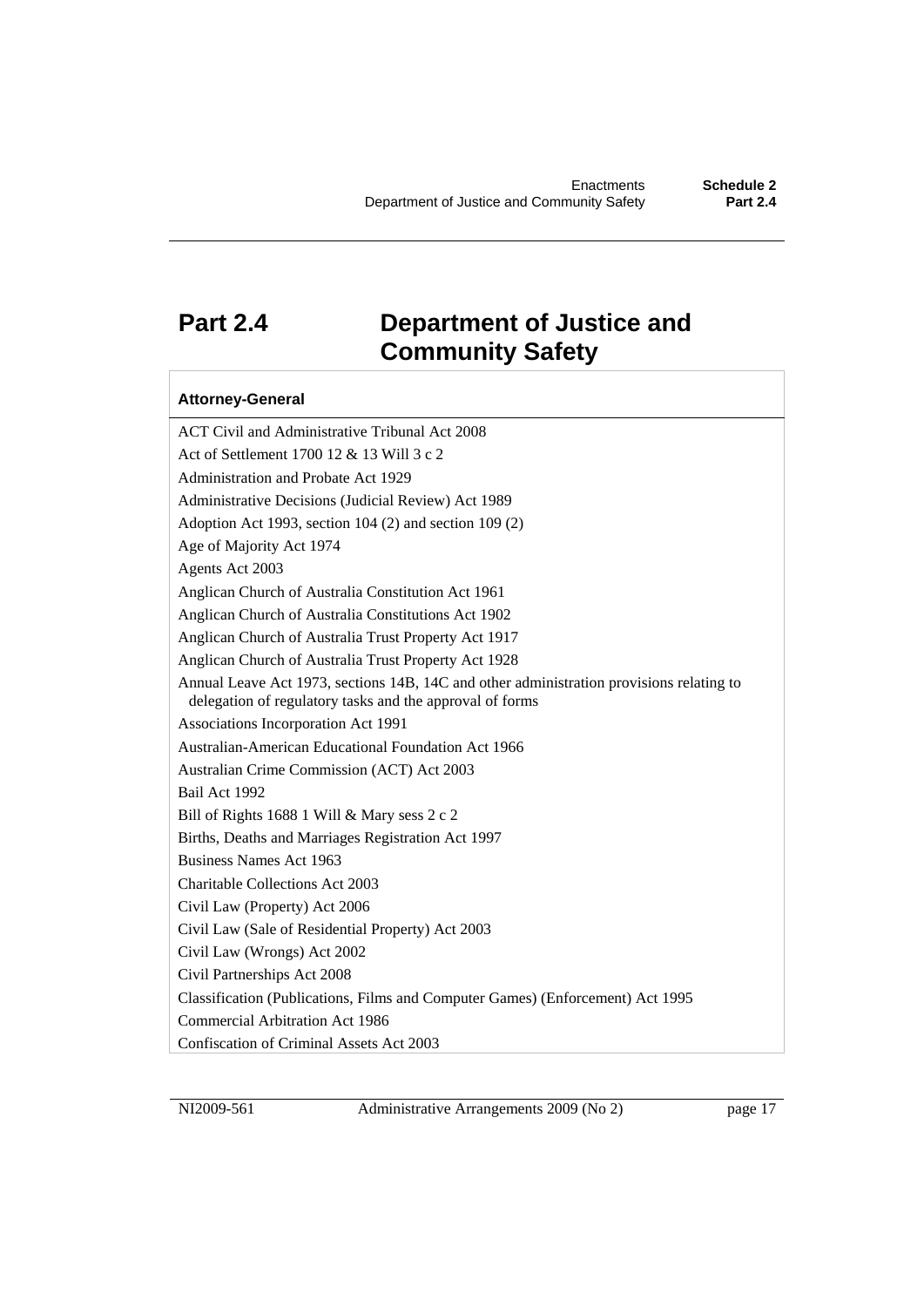Consumer Credit Act 1995 Consumer Credit (Administration) Act 1996 Cooperatives Act 2002 Coroners Act 1997 Corrections Management Act 2007 Court Procedures Act 2004 Credit Act 1985 Crime Prevention Powers Act 1998 Crimes Act 1900 Crimes (Assumed Identities) Act 2009 Crimes (Controlled Operations) Act 2008 Crimes (Forensic Procedures) Act 2000 Crimes (Restorative Justice) Act 2004 Crimes (Sentence Administration) Act 2005 Crimes (Sentencing) Act 2005 Criminal and Civil Justice 1351 25 Edw 3 St 5 c 4 Criminal Code 2002 Dangerous Substances Act 2004, administration provisions relating to dangerous substances information, education, advice, licensing and compliance Director of Public Prosecutions Act 1990 Discrimination Act 1991 Domestic Relationships Act 1994 Domestic Violence Agencies Act 1986 Domestic Violence and Protection Orders Act 2008 Door-to-Door Trading Act 1991 Drugs of Dependence Act 1989, section 123 and section 140 Due Process of Law Act 1354 28 Edw 3 c 3 Due Process of Law Act 1368 42 Edw 3 c 3 Eggs (Labelling and Sale) Act 2001 Electoral Act 1992 Electronic Transactions Act 2001 Enforcement of Public Interests Act 1973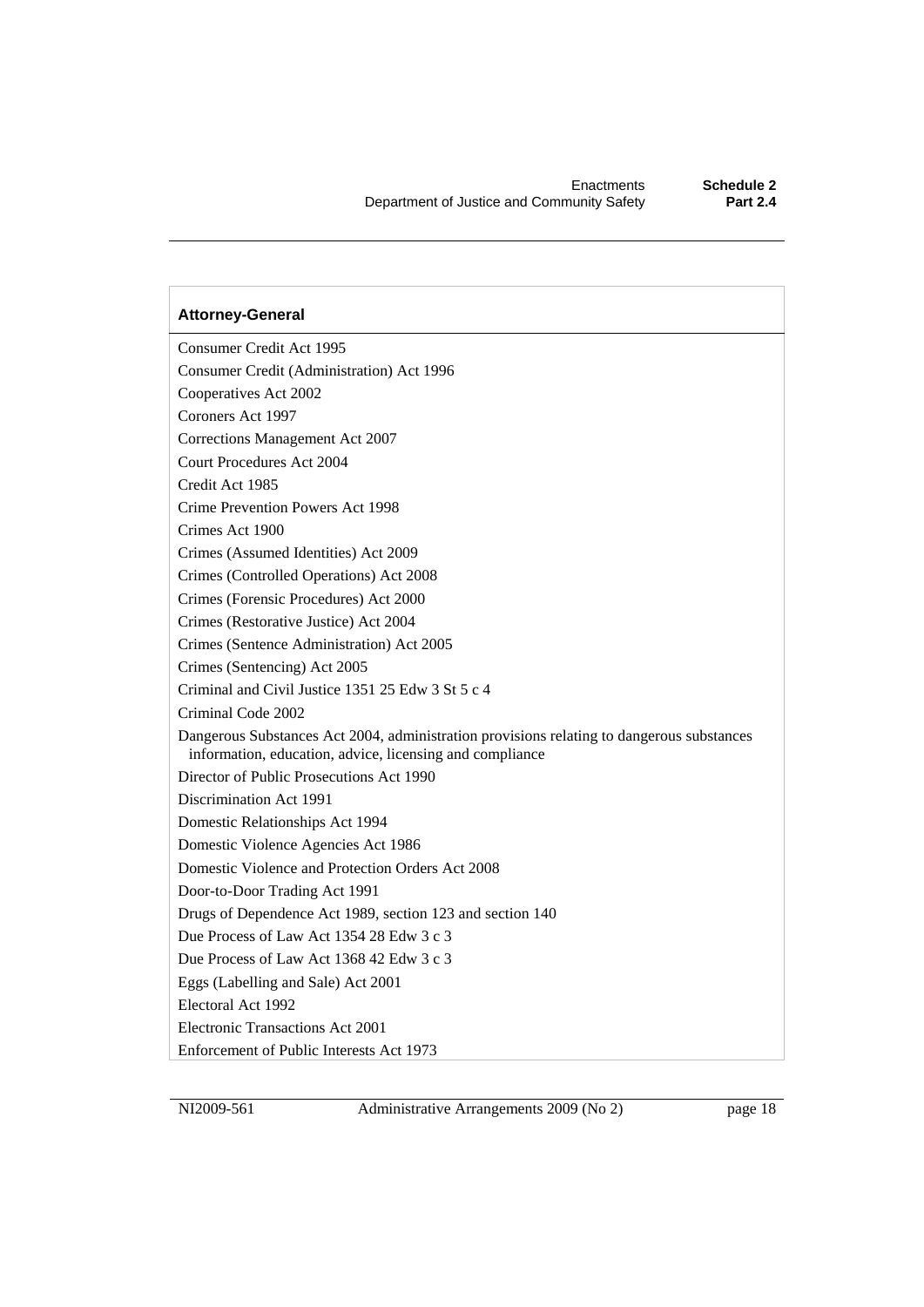Evidence Act 1971 Evidence (Miscellaneous Provisions) Act 1991 Fair Trading Act 1992 Fair Trading (Consumer Affairs) Act 1973 Fair Trading (Fuel Prices) Act 1993 Family Provision Act 1969 Forfeiture Act 1991 Free Access to Courts 1400 2 Hen 4 c 1 Freedom of Information Act 1989 Fuels Control Act 1979, section 11 Government Solicitor Act 1989 Guardianship and Management of Property Act 1991 Hawkers Act 2003 Human Rights Act 2004 Human Rights Commission Act 2005 Independent Competition and Regulatory Commission Act 1997 Judicial Commissions Act 1994 Juries Act 1967 Jurisdiction of Courts (Cross-vesting) Act 1993 Justices of the Peace Act 1989 Land Titles Act 1925 Land Titles (Unit Titles) Act 1970 Law Officer Act 1992 Lay-by Sales Agreements Act 1963 Leases (Commercial and Retail) Act 2001 Legal Aid Act 1977 Legal Profession Act 2006 Legislation Act 2001, except chapter 5 Limitation Act 1985 Liquor Act 1975 Listening Devices Act 1992 Long Service Leave Act 1976, part 3 administration and enforcement provisions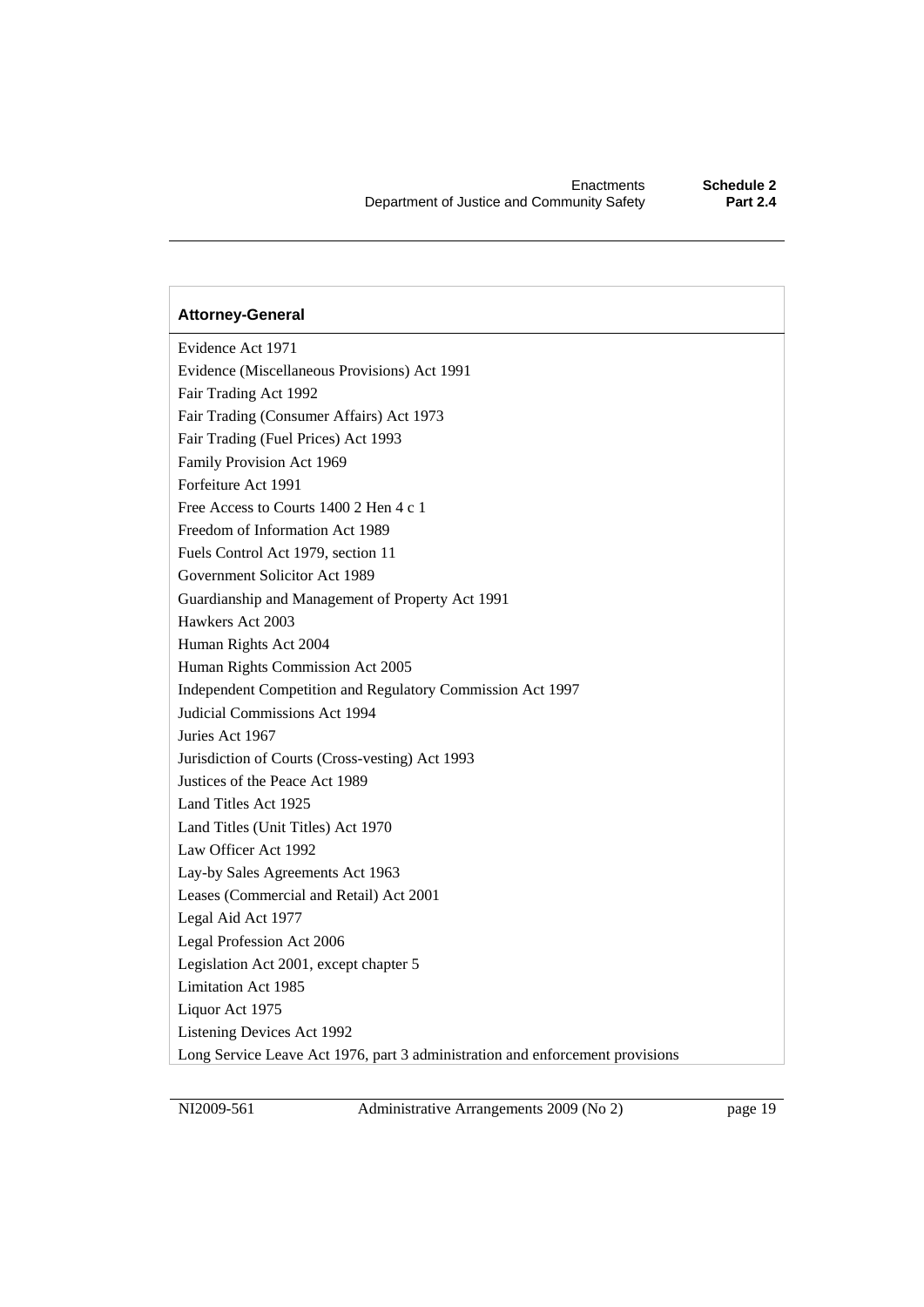### Machinery Act 1949, section 5 and section 6 Magistrates Court Act 1930 Magna Carta (1297) 25 Edw 1 c 29 Major Events Security Act 2000 Married Persons Property Act 1986 Mediation Act 1997 Medical Treatment (Health Directions) Act 2006 Mental Health (Treatment and Care) Act 1994, part 3, part 8, part 9, section 141, section 142 and section 143 Mercantile Law Act 1962 Notaries Public Act 1984 Oaths and Affirmations Act 1984 Ombudsman Act 1989 Parentage Act 2004 Partnership Act 1963 Pawnbrokers Act 1902 Perpetuities and Accumulations Act 1985 Petition of Right 1627 3 Chas 1 c 1 Powers of Attorney Act 2006 Presbyterian Church (Proposals for Union with other Churches) Act 1972 Presbyterian Church Trust Property Act 1971 Proportional Representation (Hare-Clark) Entrenchment Act 1994 Prostitution Act 1992 Protection of Public Participation Act 2008 Public Advocate Act 2005 Public Trustee Act 1985 Referendum (Machinery Provisions) Act 1994 Registrar-General Act 1993 Registration of Deeds Act 1957 Residential Tenancies Act 1997 Roman Catholic Church Property Trust Act 1937 Royal Marriages Act 1772 12 Geo 3 c 11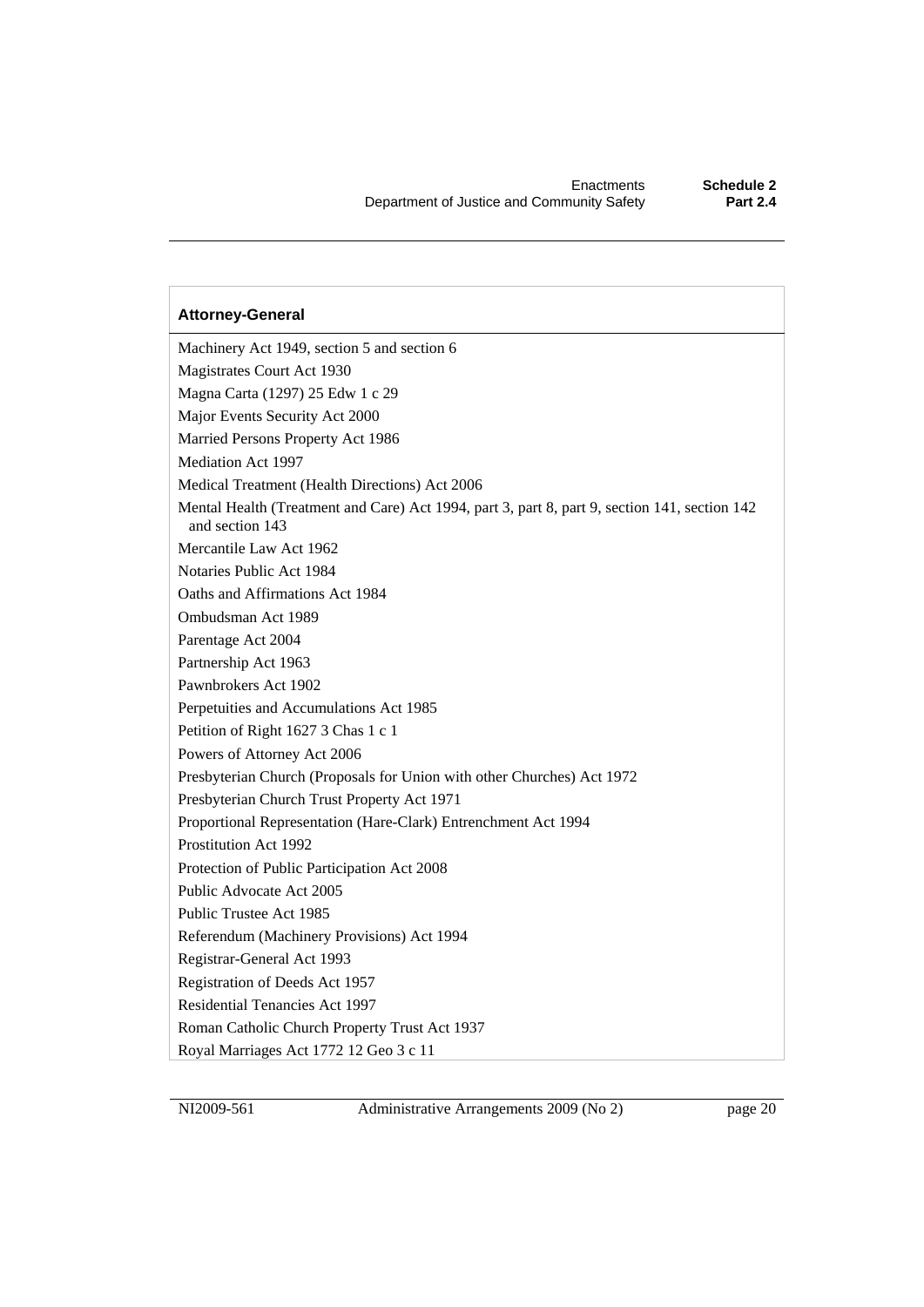Sale of Goods Act 1954 Sale of Goods (Vienna Convention) Act 1987 Sale of Motor Vehicles Act 1977 Salvation Army Property Trust Act 1934 Scaffolding and Lifts Act 1912, section 5A and other administration provisions relating to notices and hearing and determining appeals Second-hand Dealers Act 1906 Security Industry Act 2003 Spent Convictions Act 2000 Supervised Injecting Place Trial Act 1999, section 7, section 8 and section 13 Supreme Court Act 1933 Terrorism (Extraordinary Temporary Powers) Act 2006 Testamentary Guardianship Act 1984 Trade Measurement Act 1991 Trade Measurement (Administration) Act 1991 Trustee Act 1925 Trustee Companies Act 1947 Unclaimed Moneys Act 1950 Uncollected Goods Act 1996 Uniting Church in Australia Act 1977 Unit Titles Act 2001, parts 1, 4 to 9, divisions 11.2 and 11.3, parts 13, 14, sections 178 to 181 and schedule 1 Utilities Act 2000, part 11 and part 12 Victims of Crime Act 1994 Victims of Crime (Financial Assistance) Act 1983 Wills Act 1968 Witness Protection Act 1996 Work Safety Act 2008, administration provisions relating to work safety information, education, advice, licensing and compliance Workers Compensation Act 1951, administration provisions relating to workers compensation information, education, advice, licensing and compliance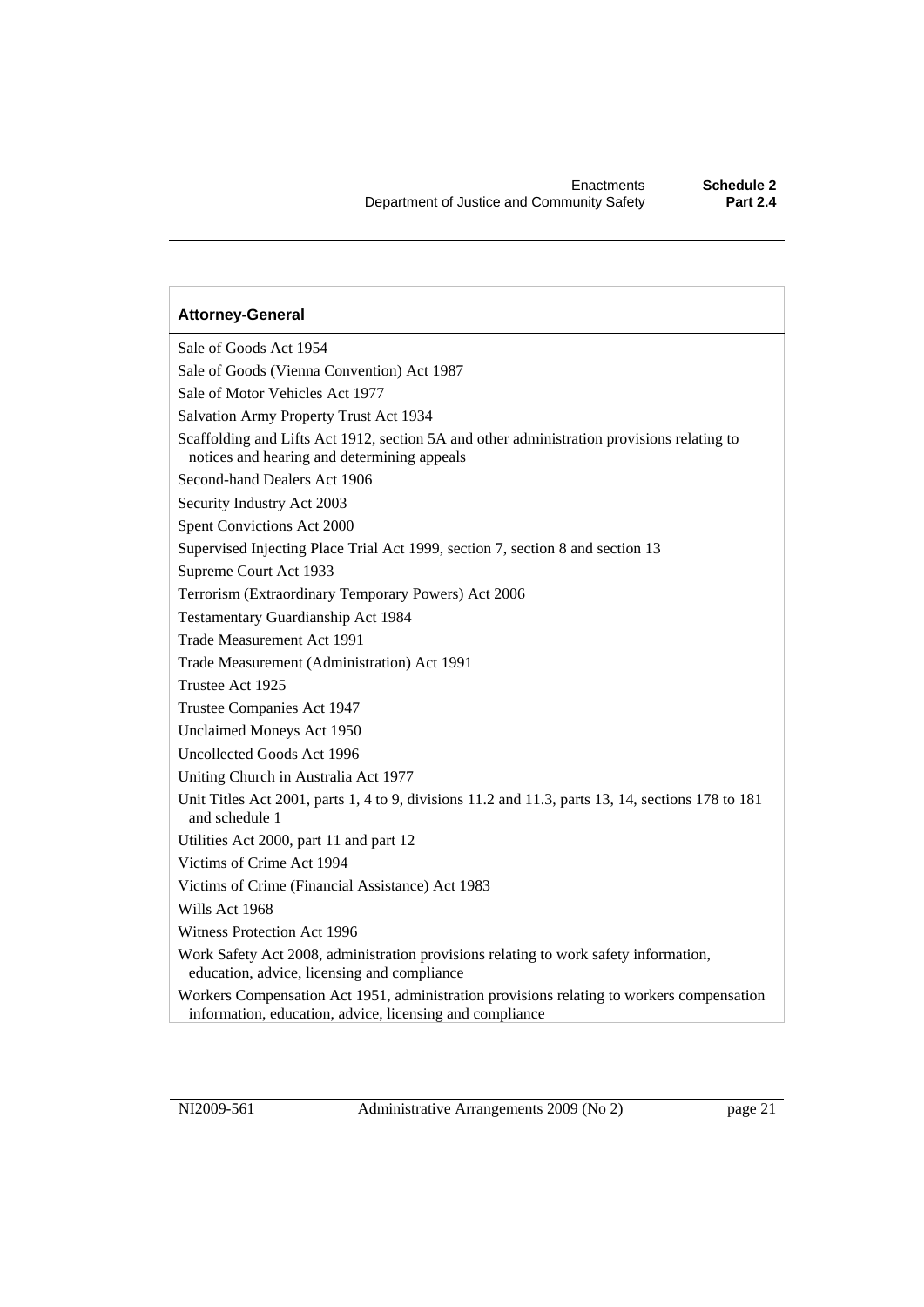#### **Minister for Police and Emergency Services**

Crimes (Child Sex Offenders) Act 2005 Emergencies Act 2004, except schedule 1 Firearms Act 1996 Prohibited Weapons Act 1996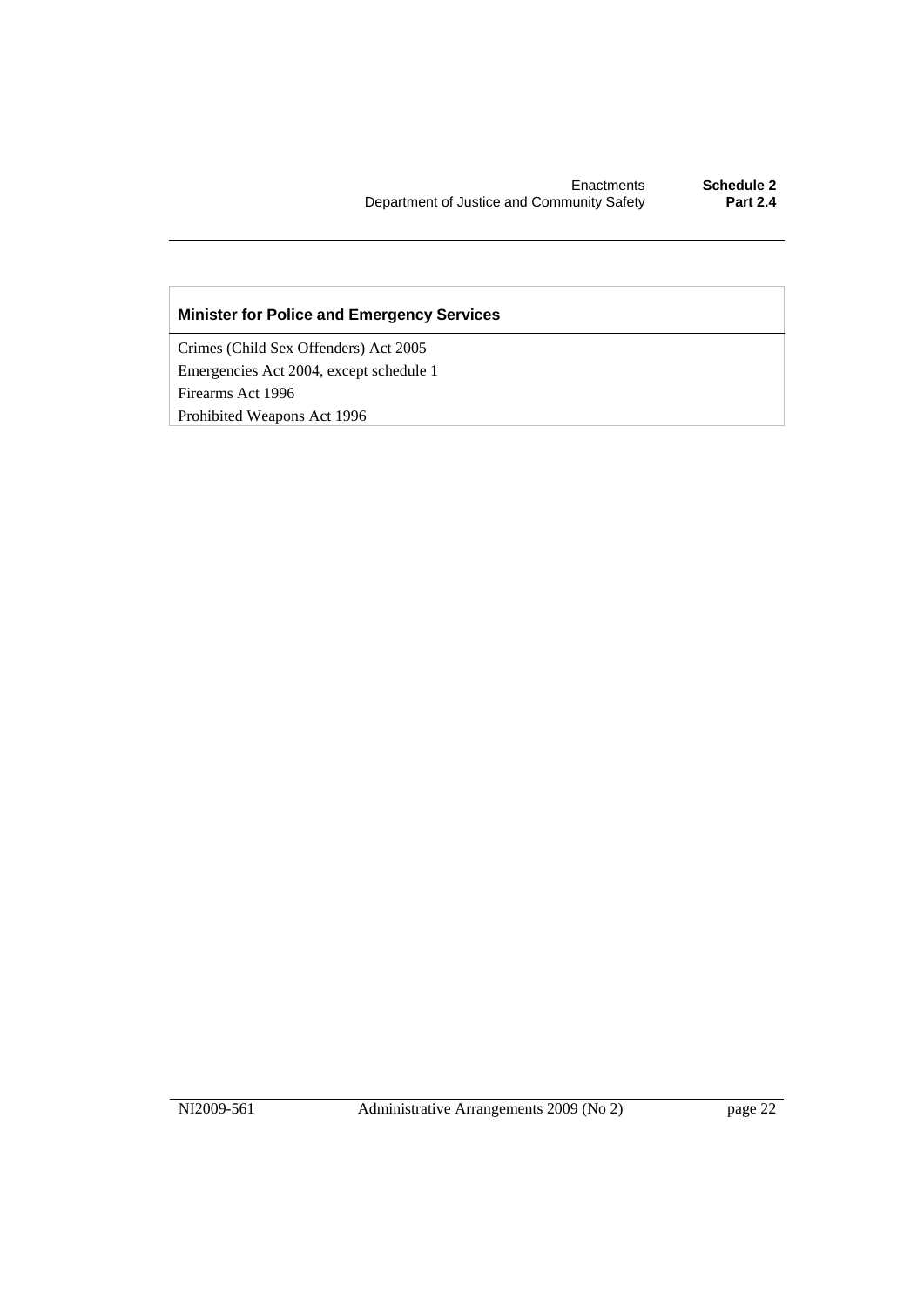### **Part 2.5 Department of Education and Training**

#### **Minister for Education and Training**

Board of Senior Secondary Studies Act 1997 Building and Construction Industry Training Levy Act 1999 Canberra Institute of Technology Act 1987 Education Act 2004 Training and Tertiary Education Act 2003 University of Canberra Act 1989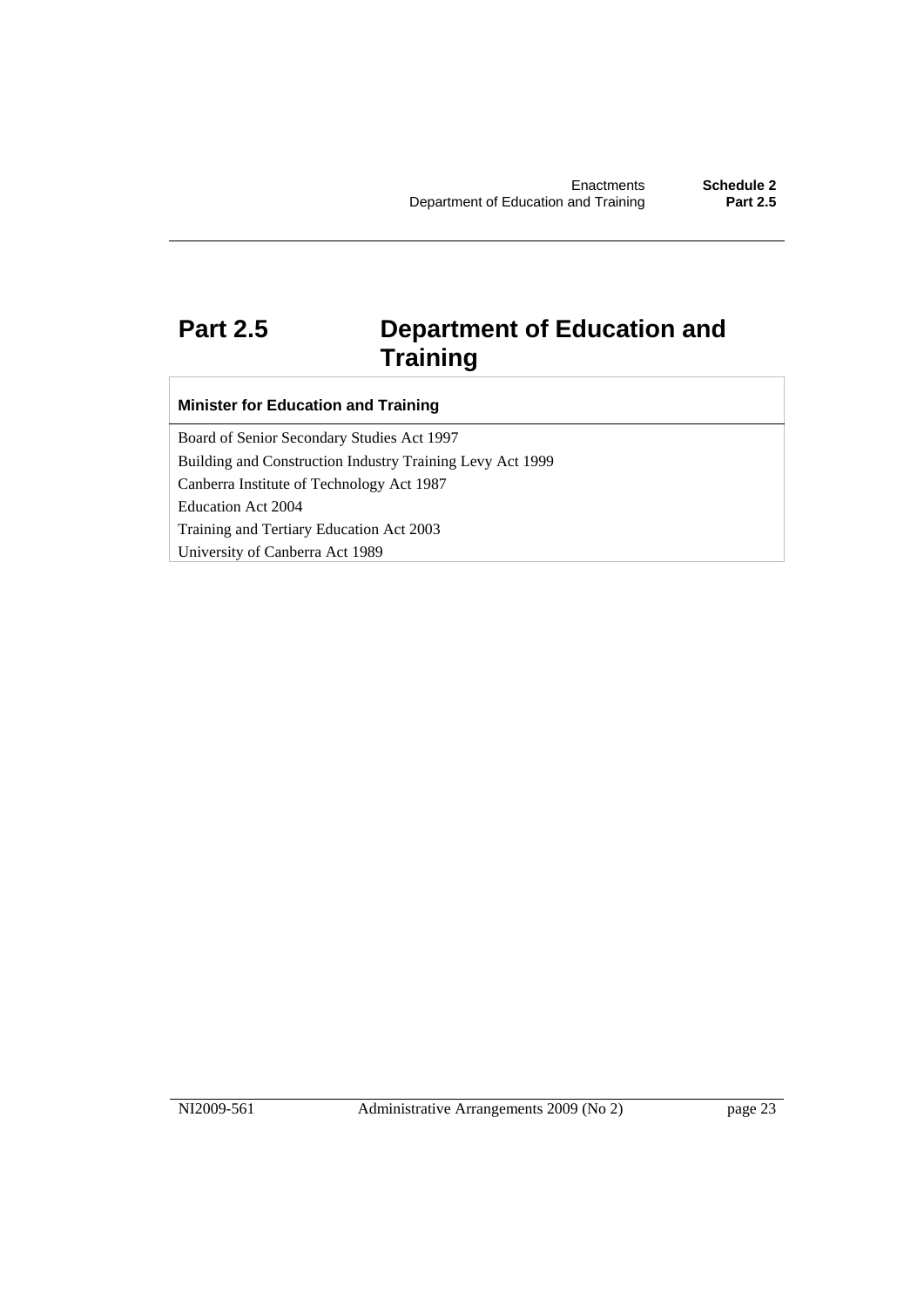### **Part 2.6 Department of Disability, Housing and Community Services**

#### **Minister for Disability, Housing and Community Services**

Adoption Act 1993, except section 104 (2) and section 109 (2) Children and Young People Act 2008 Disability Services Act 1991 Housing Assistance Act 2007

#### **Minister for Women**

#### **Minister for Aboriginal and Torres Strait Islander Affairs**

Aboriginal and Torres Strait Islander Elected Body Act 2008 Native Title Act 1994

#### **Minister for Ageing**

#### **Minister for Multicultural Affairs**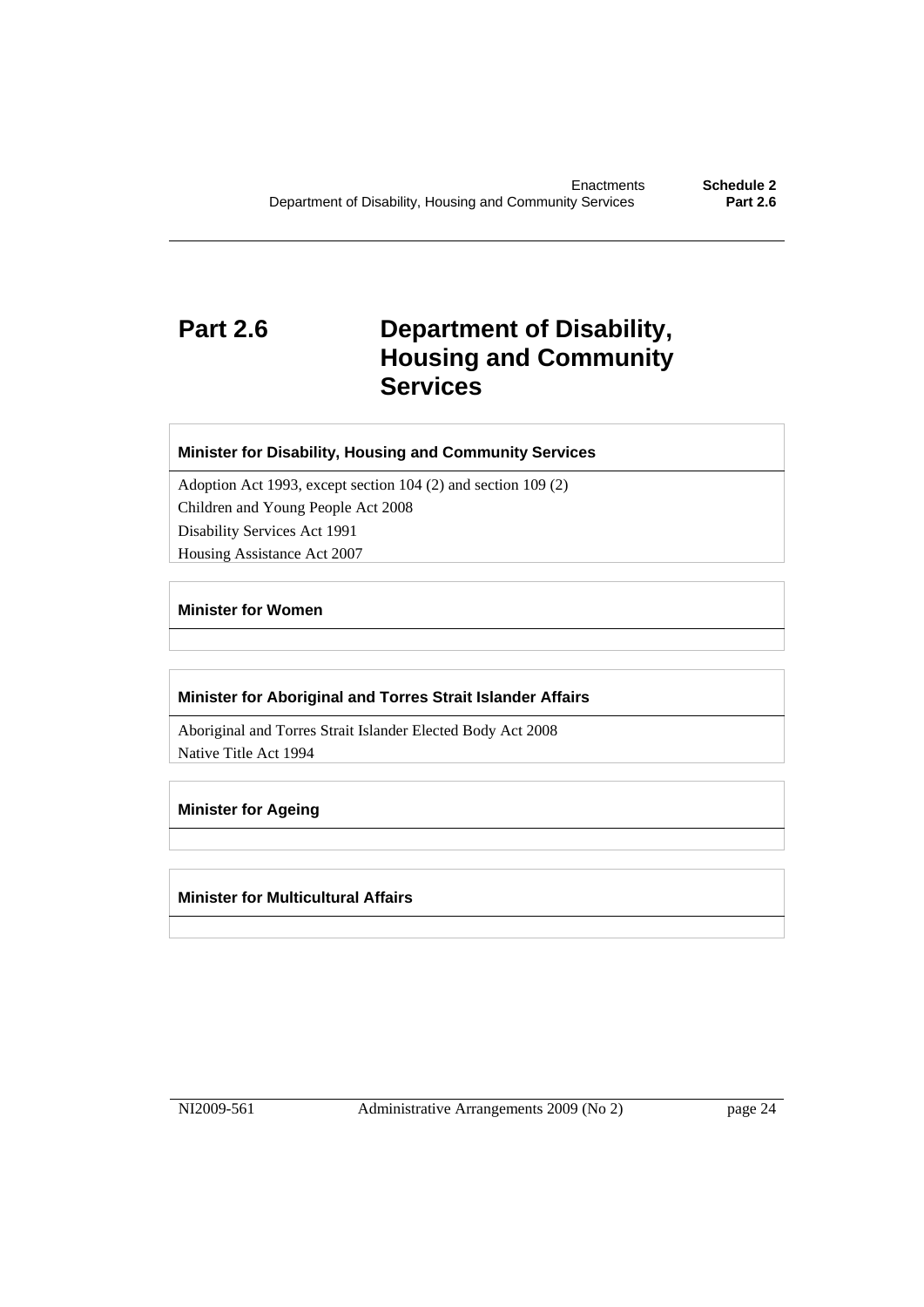### **Part 2.7 ACT Health**

#### **Minister for Health**

Blood Donation (Transmittable Diseases) Act 1985 Drugs of Dependence Act 1989, except section 123 and section 140 Epidemiological Studies (Confidentiality) Act 1992 Food Act 2001 Gene Technology Act 2003 Gene Technology (GM Crop Moratorium) Act 2004 Health Act 1993 Health Professionals Act 2004 Health Professionals (Special Events Exemptions) Act 2000 Health Records (Privacy and Access) Act 1997 Human Cloning and Embryo Research Act 2004 Intoxicated People (Care and Protection) Act 1994 Medicines, Poisons and Therapeutic Goods Act 2008 Mental Health (Treatment and Care) Act 1994, except part 3, part 8, part 9, section 141, section 142 and section 143 Public Health Act 1997 Radiation Protection Act 2006 Smoking (Prohibition in Enclosed Public Places) Act 2003 Supervised Injecting Place Trial Act 1999, except section 7, section 8 and section 13 Tobacco Act 1927 Transplantation and Anatomy Act 1978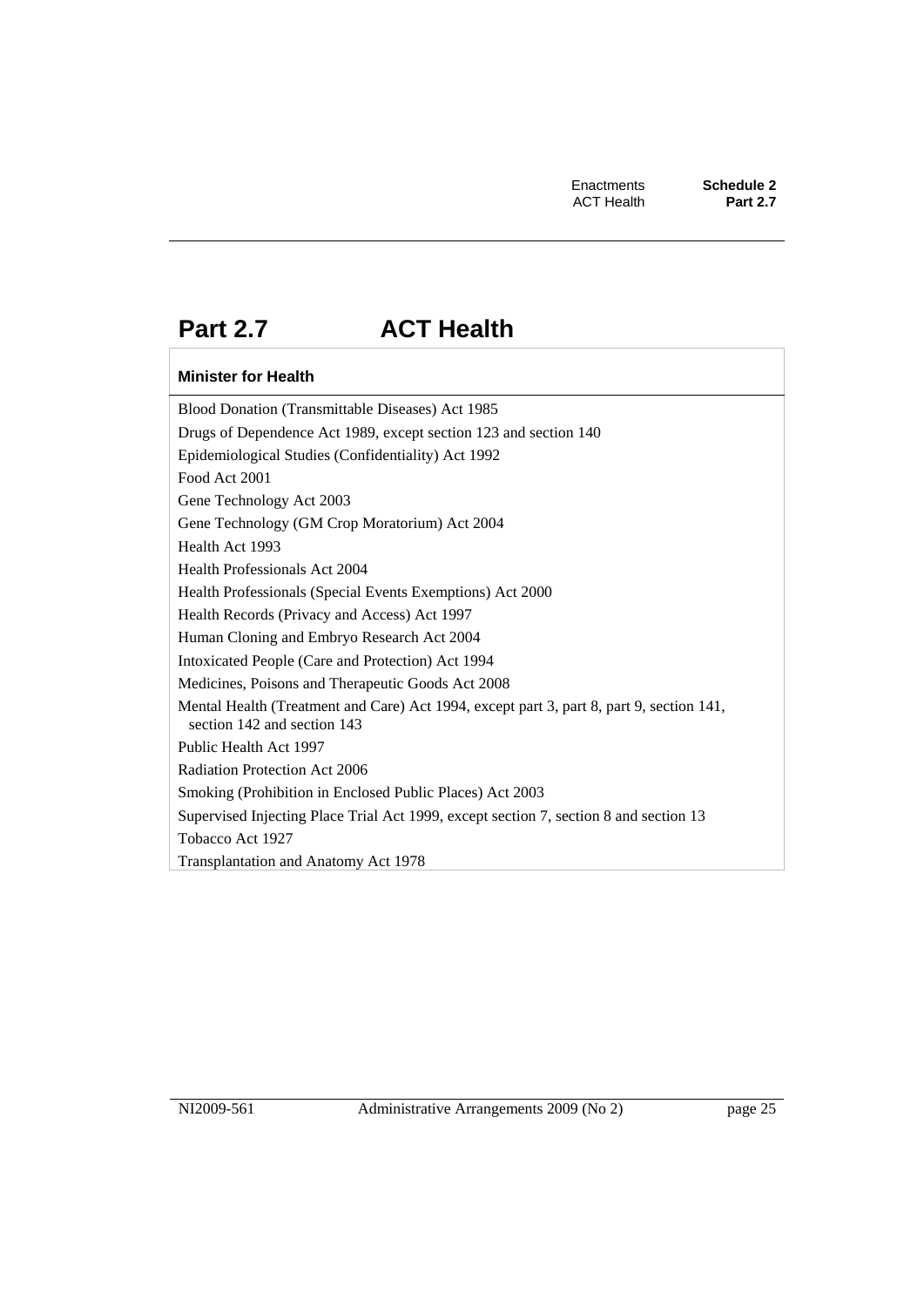### **Part 2.8 Department of Territory and Municipal Services**

**Minister for Territory and Municipal Services** 

Animal Diseases Act 2005 Animal Welfare Act 1992 Cemeteries and Crematoria Act 2003 Domestic Animals Act 2000 Fertilisers Act 1904 Government Procurement Act 2001 Gungahlin Drive Extension Authorisation Act 2004 Litter Act 2004 Pest Plants and Animals Act 2005 Plant Diseases Act 2002 Roads and Public Places Act 1937 Stock Act 2005 Territory Records Act 2002 Tree Protection Act 2005 Trespass on Territory Land Act 1932 Utilities Act 2000, part 14 and sections 254 and 256 in relation to part 14 Waste Minimisation Act 2001

#### **Minister for the Arts and Heritage**

Heritage Act 2004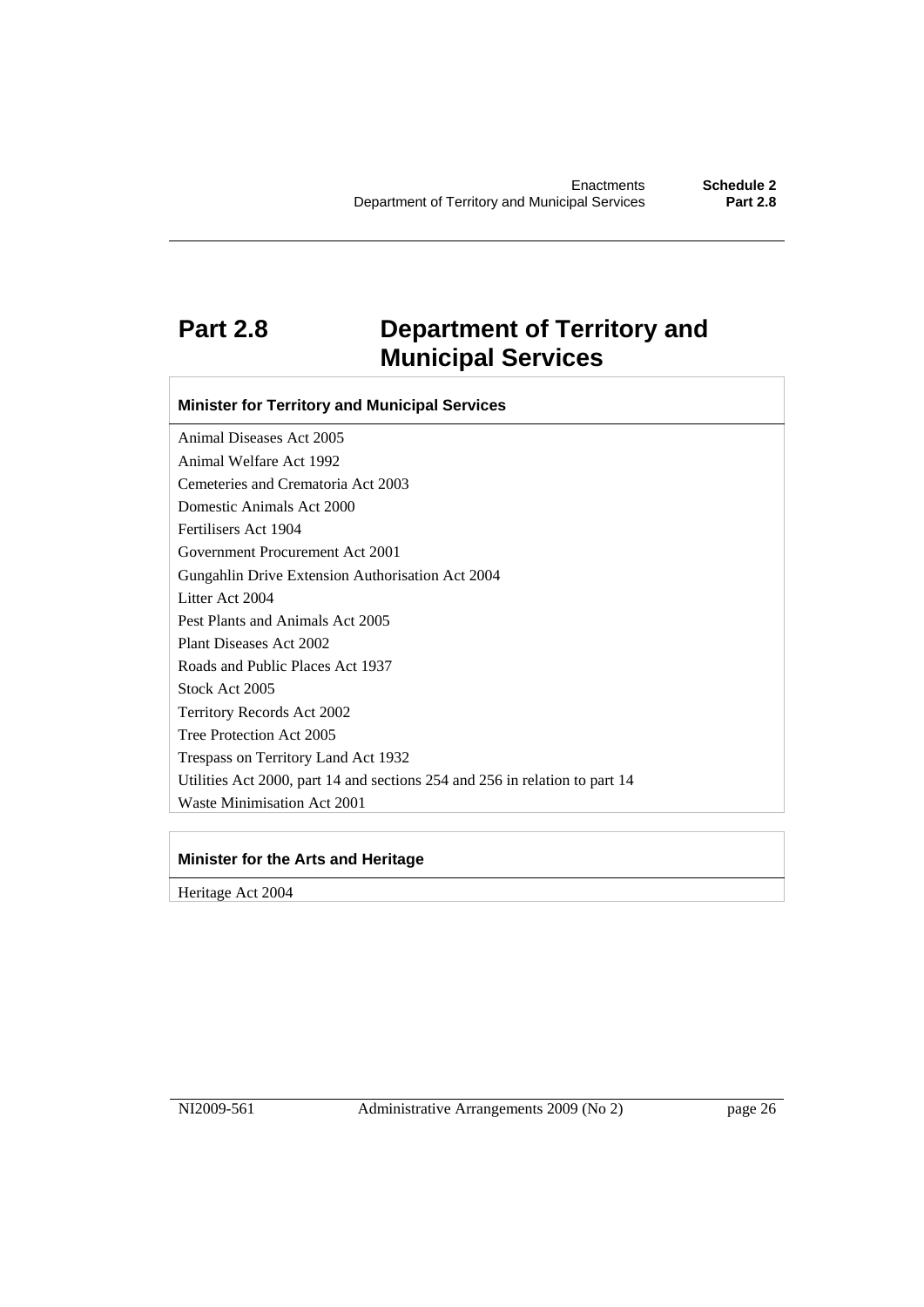#### **Minister for Transport**

Dangerous Goods (Road Transport) Act 2009 Interstate Road Transport Act 1985 (Cwlth) Interstate Road Transport Charge Act 1985 (Cwlth) Motor Vehicle Standards Act 1989 (Cwlth) NRMA-ACT Road Safety Trust Act 1992 Road Transport (Alcohol and Drugs) Act 1977 Road Transport (Dimensions and Mass) Act 1990 Road Transport (Driver Licensing) Act 1999 Road Transport (General) Act 1999 Road Transport (Mass, Dimensions and Loading) Act 2009 Road Transport (Public Passenger Services) Act 2001 Road Transport (Safety and Traffic Management) Act 1999 Road Transport Reform (Dangerous Goods) Act 1995 (Cwlth) Road Transport Reform (Vehicles and Traffic) Act 1993 (Cwlth) Road Transport (Vehicle Registration) Act 1999

#### **Minister for Tourism, Sport and Recreation**

Boxing Control Act 1993 Drugs in Sport Act 1999 Exhibition Park Corporation Act 1976 Nudity Act 1976 Public Baths and Public Bathing Act 1956